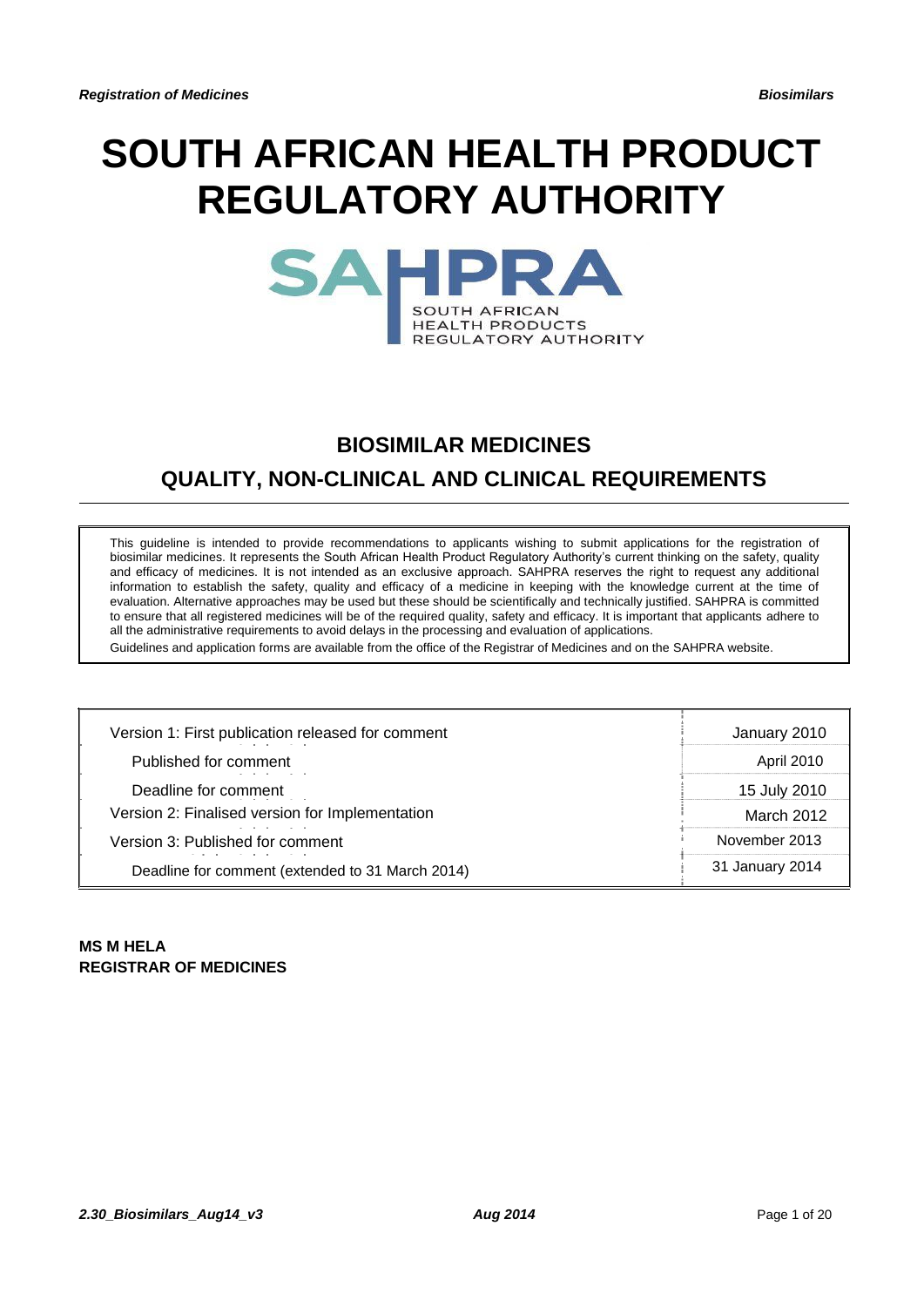<span id="page-1-0"></span>

|              | <b>TABLE OF CONTENTS</b>                                         |                |
|--------------|------------------------------------------------------------------|----------------|
|              |                                                                  | Page No        |
| 1            | <b>PREAMBLE</b>                                                  | 3              |
| $\mathbf{2}$ | <b>SCOPE</b>                                                     | 3              |
| $\mathbf{3}$ | <b>INTRODUCTION</b>                                              | 3              |
| 4            | <b>LEGAL BASIS</b>                                               | 4              |
| 5            | <b>QUALITY and NON-CLINICAL, and CLINICAL DATA</b>               | 4              |
| 5.1          | <b>QUALITY AND NON-CLINICAL DATA</b>                             | 4              |
| 5.1.1        | <b>Pharmaceutical Quality</b>                                    | 5              |
| 5.1.2        | In vitro biostudies                                              | 6              |
| 5.1.3        | Non-clinical (animal) studies                                    | 6              |
| 5.2          | <b>CLINICAL DATA</b>                                             | $\overline{7}$ |
| 5.2.1        | Pharmacokinetic (PK) studies                                     | 8              |
| 5.2.2        | Pharmacodynamic (PD) studies                                     | 8              |
| 5.2.3        | <b>Confirmatory PK/PD studies</b>                                | 8              |
| 5.2.4        | <b>Efficacy trials</b>                                           | 9              |
| 5.2.5        | Clinical safety and pharmacovigilance requirements               | 9              |
| 5.2.6        | Immunogenicity                                                   | 10             |
| 5.2.6.1      | <b>Principles</b>                                                | 10             |
| 5.2.6.2      | Evaluation of the clinical significance of the observed response | 11             |
| 5.2.7        | Risk management plan                                             | 11             |
| 5.2.8        | Interchangeability                                               | 11             |
| 6            | <b>GLOSSARY OF TERMS</b>                                         | 12             |
| 7            | <b>REFERENCES</b>                                                | 14             |
| 8            | <b>UPDATE HISTORY</b>                                            | 15             |
|              | <b>ANNEXURE 1: Product Specific for Monoclonal Antibodies</b>    | 16             |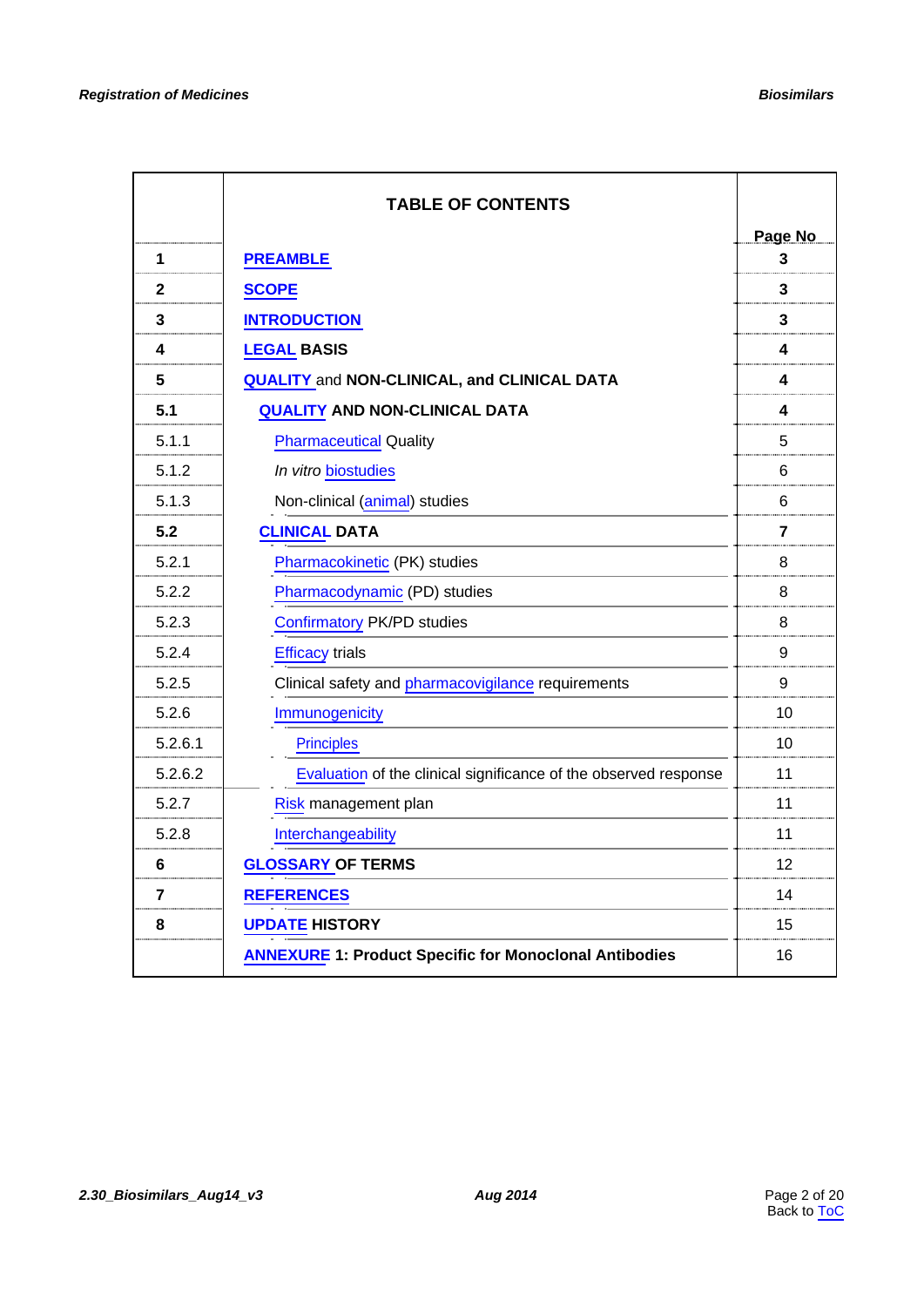# <span id="page-2-0"></span>**1 PREAMBLE**

Biological medicines that are manufactured to be similar to registered originator medicines (unlike generic pharmaceutical medicines which are identical) are known as *Biosimilar*.

The SAHPRA practices for registration of multisource "generic" pharmaceutical medicines do not apply to biological medicines. This guideline outlines the specific information required for registration of biosimilar medicines. These types of biological medicines are similar to a reference product already registered in South Africa.

# **2 SCOPE**

This guideline is applicable to biological medicines containing well-characterized recombinant DNAderived therapeutic proteins that can be shown to be similar to a biological medicine registered in South Africa.

Vaccines, even if manufactured by recombinant DNA technology are excluded from the scope of this document. (Whereas requirements for monoclonal antibody are outlined in Annexure 1)

This guideline also does not address the comparability exercise required for changes introduced in the manufacturing process of a registered product, that is, changes during development and postregistration. These issues are covered in the current SAHPRA Amendments guideline.

An application for a biosimilar medicine that uses as reference a registered medicine classified as a pharmaceutical by the SAHPRA, is not exempt from this guideline and should be submitted as described herein. SAHPRA may decide to waive some or all of the requirements based on the circumstances and nature of the product comparability exercise.

This guideline should be read in conjunction with all relevant current guidelines pertaining to medicinal products.

See website http://www.sahpra.org.za.

# **3 INTRODUCTION**

It is the policy of the SAHPRA that all medicines containing, or derived from living materials including biosimilar medicines, are regarded as Biological Medicines and that applications for registration will require primary evaluation by the Biological Medicines Committee, in addition to other committees of the SAHPRA.

If the new product is claimed to be similar in terms of quality, safety and efficacy to a reference medicine that has been registered in South Africa the applicant may submit an application for registration of a biosimilar medicine according to this guideline.

The information requirements for a biosimilar application primarily include defined requirements for physico-chemical and biological comparability, and reduced non-clinical and clinical evidence for safety and efficacy as outlined in this guideline.

The original registered reference medicine is manufactured and controlled according to non-public proprietary methods that are not available to a "follow-on" developer; therefore it is necessary that the applicant for a biosimilar medicine (that may use alternative production technologies) provide evidence that the biosimilar is indeed similar in quality, safety and efficacy to the registered medicine used as reference product.

If similarity cannot be demonstrated the products cannot be considered to be biosimilar and a full clinical submission application is required.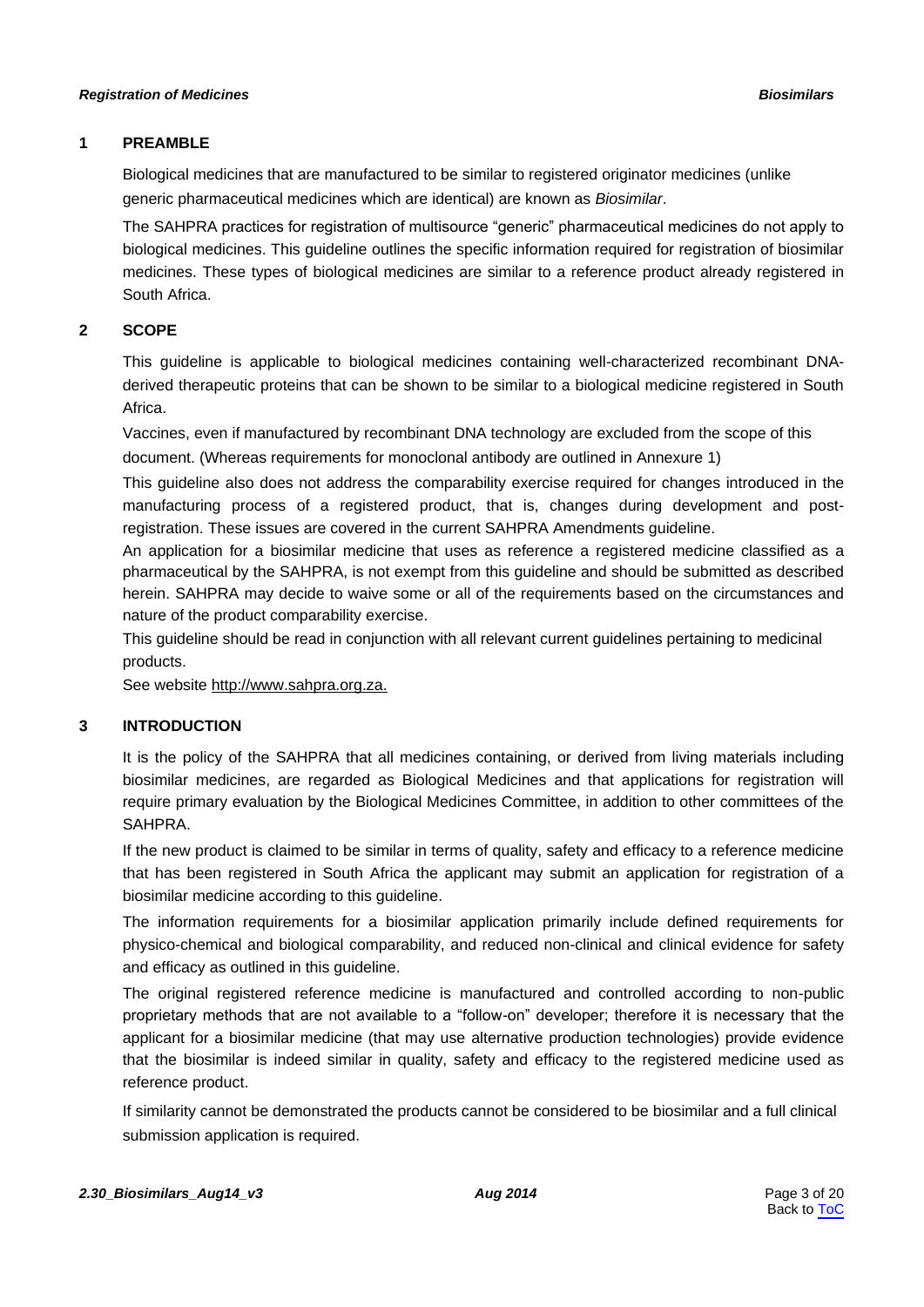#### <span id="page-3-0"></span>*3 Introduction – continued*

An appropriate comparability exercise is required to demonstrate that the biosimilar and the reference medicinal products have similar profiles in terms of physico-chemical properties, quality, safety and efficacy.

This guideline outlines the quality, non-clinical and clinical requirements for biosimilar medicines.

The quality section addresses the physico-chemical structural and functional requirements. The nonclinical section addresses the pharmaco-toxicological assessments. The clinical section addresses the requirements for pharmacokinetic, pharmacodynamic, safety and efficacy studies as well as the pharmacotoxicological assessments with special emphasis on studying the immunogenicity of the biosimilar medicines. The section on pharmacovigilance addresses the in-use safety of the medicine as well as the risk management plan.

Product class specific annexes will supplement this guideline where a need is identified

### **4 LEGAL BASIS**

Medicines and Related Substances Act, 1965 (Act 101 of 1965), as amended and the relevant Regulations.

### **5 QUALITY and NON-CLINICAL, and CLINICAL DATA**

# **5.1 QUALITY AND NON-CLINICAL DATA**

The objective is to establish the chemical and molecular nature of the biosimilar active pharmaceutical ingredient (API) and drug product, and to show that it has no relevant differences in physico-chemical characteristics when compared to the API in drug product of the reference medicine.

The relevance of observed differences in the physico-chemical characteristics must be explored using appropriate functional bio-assays, animal and clinical studies.

Validated analytical techniques that show the comparable functionality of the biosimilar and the reference medicine in appropriate *in vivo* and *in vitro* systems should be used. The functions that are selected for analysis should be shown to relate to the biological activity of the molecule. All functions should be compared to the reference product activity and should be equivalent in those that are thought to be (major or minor) mechanisms of action, and no new activity is demonstrated that is not evident in the reference product.

*In vivo* animal studies that show comparable toxicology and biological activity should be presented. Non-clinical studies should be performed before initiating clinical development, and should be comparative in nature, designed to detect differences in response between the biosimilar and the reference medicine and not just the response *per se.*

The design of an appropriate non-clinical study program requires a clear understanding of the product characteristics. Results from the physicochemical and biological characterisation studies should be reviewed to assess the potential impact on efficacy and safety. A holistic approach is necessary to include all available information in the development of the non-clinical and clinical studies leading to a successful application for registration.

Ongoing consideration should be given to the use of emerging validated technologies.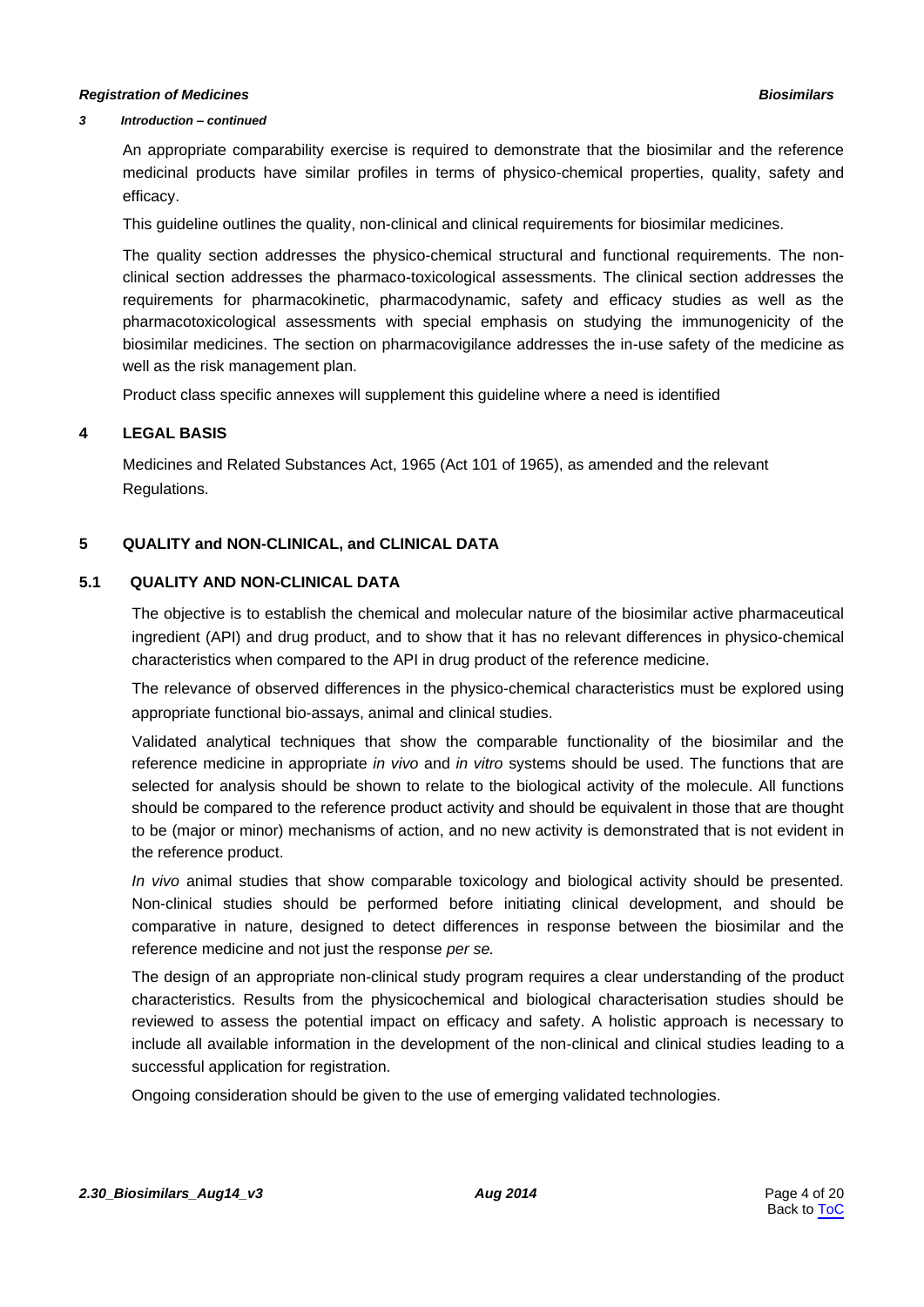#### <span id="page-4-0"></span>*5.1 QUALITY AND NON-CLINICAL DATA - continued*

The approach taken to establish the chemical and molecular nature of the biosimilar API, and to show that it has no detectable, relevant differences in physico-chemical characteristics, when compared to the API in the reference product, must be fully justified in the CTD non-clinical overview and/or the Quality Overall Summary.

Comparisons based on publications or pharmacopoeial monographs are not sufficient to establish similarities.

# **5.1.1 Pharmaceutical Quality**

The application for registration of a biosimilar shall provide a full quality dossier detailing the source materials and inactive pharmaceutical ingredients (IPIs), manufacture, stability and control of the process in accordance with the SAHPRA guidelines and compliant with the SA Guide to Good Manufacturing Practices (SA Guide to GMP) and other relevant quidelines<sup>7.4, 7.5, 7.6, 7.7</sup>

The basic requirement for a biosimilar is that it is demonstrated to be "similar" to the reference product. A lack of detectable, relevant differences between the biosimilar and the reference medicine is the basis for reducing non-clinical and clinical requirements for registration.

The applicant should carry out a comprehensive physicochemical and biological characterisation of the biosimilar API substance; each of these analyses must be conducted in a head-to-head comparison with the reference API substance.

Molecular characterization should be as extensive as possible within limits of current technology – these studies should, where possible be conducted in head-to-head comparison with the reference product. Primary, secondary and tertiary structure should be demonstrated as well as the composition and structure of post-translational modifications and additions – e.g. glycosylation. Techniques used should include a search for, analysis and comparison of antigenic epitopes that could lead to adverse reactions.

Examples of tests that may be used for physico-chemical characterization:

| Amino-acid sequence analysis of the purified product                  |
|-----------------------------------------------------------------------|
| Peptide mapping                                                       |
| Quantification of the active principle by biological                  |
| assays Molecular size analysis                                        |
| Characterization of higher order structure/s                          |
| Identification of iso-forms                                           |
| Identification of post-translation modifications                      |
| Quantification of truncated (extended) amino acid sequence impurities |
| OTHER FACTORS TO CONSIDER:                                            |

Chemical modification (e.g. oxidation, deamidation, methylation) Aggregate formation Impurities (e.g. presence of host cell proteins) Glycosylation pattern Structural differences which may be relevant to immunogenicity or allergenicity

To evaluate similarity, all aspects of product quality and heterogeneity should be assessed. Differences may be due to differences in source materials, process, impurities or excipients, and should be assessed for their relevance and potential impact on clinical safety and efficacy of the biosimilar and a justification (e.g. own-study results or literature data) of the actions taken to assess the relevance of such differences must be provided.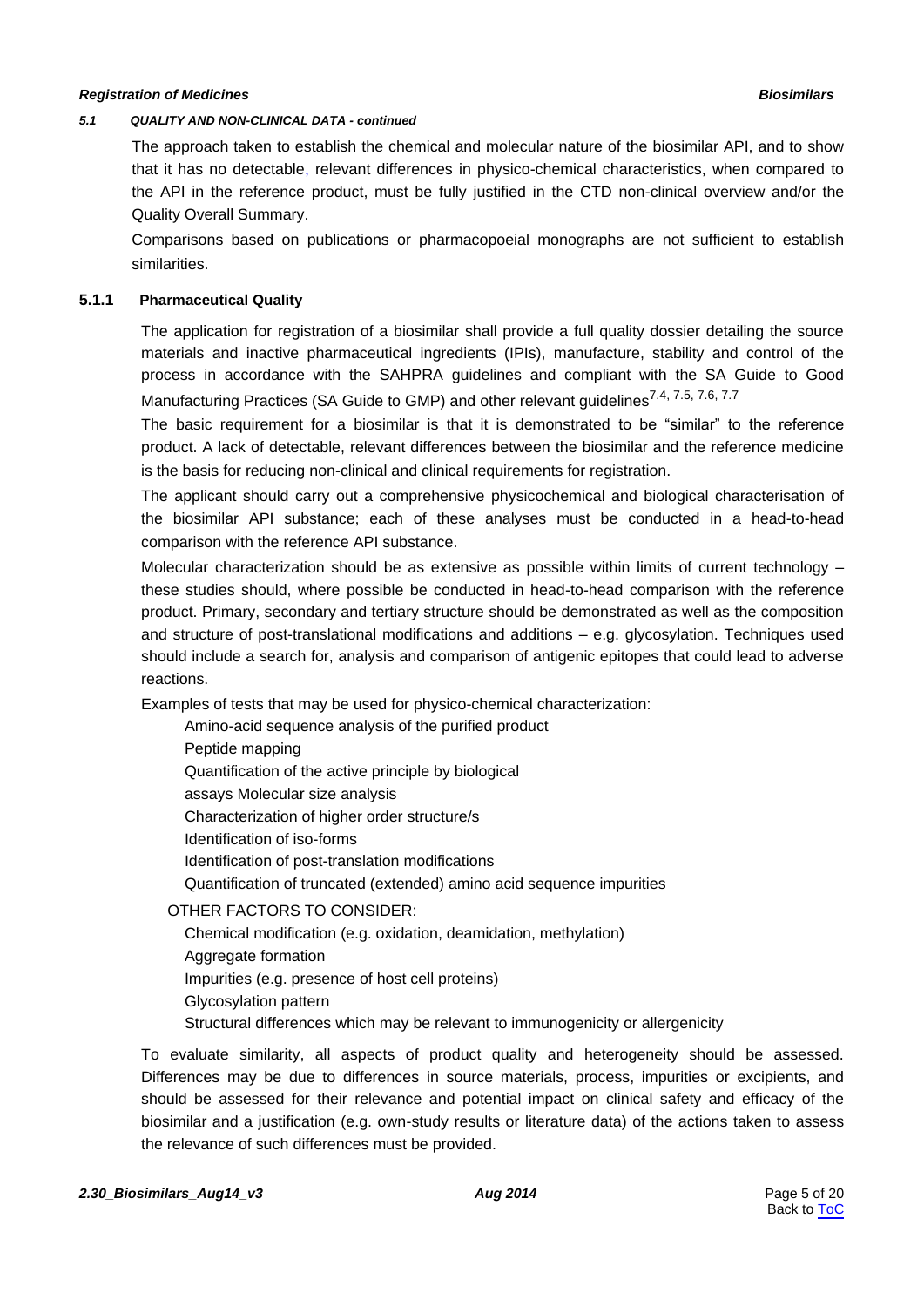#### <span id="page-5-0"></span>*5.1.1 Pharmaceutical Quality -continued*

Differences in critical product quality attributes (i.e. those that are known to have potential impact on clinical activity will add to the clinical testing required for the product. For example, if differences are found in glycosylation patterns that alter the biodistribution of the product and thereby change the dosing scheme, additional clinical testing for the product would likely be required. Differences of unknown clinical relevance, particularly regarding safety, may have to be addressed in additional preor post-marketing studies <sup>7.8</sup>.

Other differences between the biosimilar and reference substance may be acceptable, and would not trigger the need for extra clinical evaluation. For example, a therapeutic protein that has lower levels of protein aggregates could be thought to have a better safety profile than the reference and may not need added clinical evaluation.

Due to the unavailability of the API of the reference, the biosimilar manufacturer will typically use the commercially available reference medicine for the comparison, which will, by definition, be formulated with inactive pharmaceutical ingredients (IPI). It should be verified that these IPIs do not interfere with analytical methods and thereby impact the test results.

If the reference API needs to be purified from a formulated reference medicine in order to be suitable for characterisation, studies must be carried out to demonstrate that product heterogeneity and relevant attributes of the active moiety are not affected by the isolation process. The approach employed to isolate and compare the biosimilar active substance to the reference active substance should be justified as appropriate for the intended purpose. Where possible, the product should be tested with and without manipulation.

A similar comparison of the biosimilar medicine (final product) characteristics with the reference medicine should be undertaken.

#### **5.1.2** *In vitro* **biological studies**

*In vitro* biological studies should be performed before initiating clinical development, and should be comparative in nature, designed to detect differences in response between the Biosimilar and the reference medicine and not just the response *per se*. 7.1

Bioassays that show the comparable functionality of the biosimilar and the reference medicine in appropriate in *vivo* and *in vitro* systems should be used. The biological endpoints that are selected should be shown to relate to the clinical activity of the molecule. Design of an appropriate non-clinical study program requires a clear understanding of product characteristics. Results from the physiochemical and biological characterisation studies should be reviewed to assess the potential impact on biological activity, efficacy and safety.

Comparative receptor-binding studies or cell-based assays, many of which may already be available from quality-related bioassays, should normally be undertaken in order to establish comparability in reactivity and the likely causative factor(s) if comparability cannot be established.

# **5.1.3 Non-clinical (animal) studies**

*In vivo* animal studies to show comparable toxicology and activity should be presented.

Animal studies should be designed to maximise the information obtained and to compare the biosimilar and reference medicine intended to be used in the clinical trials. Such studies should be designed to detect differences in response between the biosimilar and reference medicine and should be conducted in a species known to be relevant, and sensitive using appropriately up-to date, validated methods.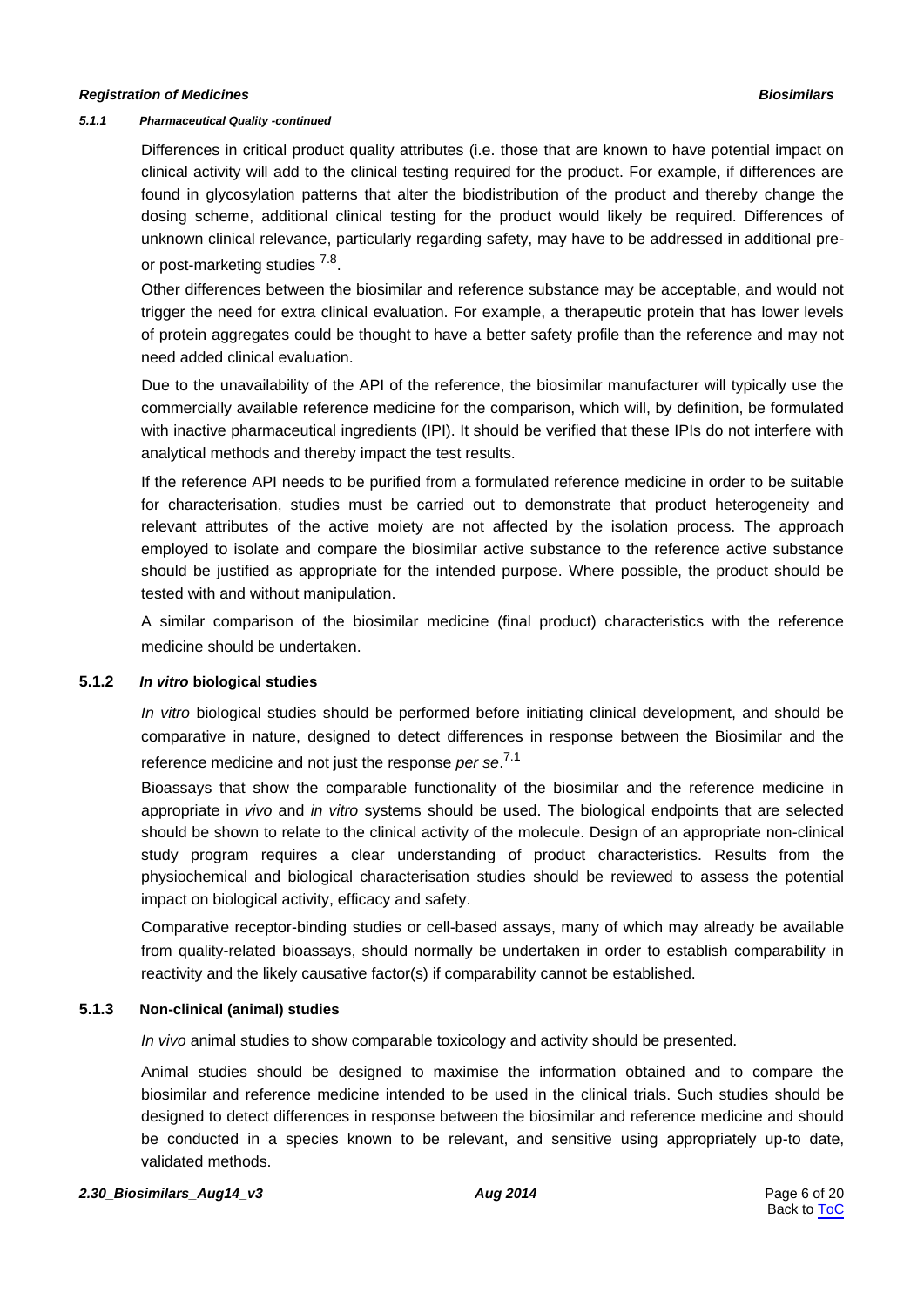#### <span id="page-6-0"></span>*5.1.3 Non-clinical (animal) studies -continued*

Where the model allows, consideration should be given to monitoring a number of endpoints such as:

- a) Pharmacodynamic effect/activity relevant to the clinical application. These data should usually be available from biological assays in the pharmaceutical modules of the dossier.
- b) Non-clinical toxicity as determined in at least one repeat dose toxicity study, including toxicokinetic measurements.

Toxicokinetic measurements should include but not be limited to analysis of immunogenicity;

- Determination of relevant antibody titres,
- Where warranted due to biosimilar homology to endogenous proteins, analysis of antibiosimilar antibody cross reactivity to endogenous proteins may be needed,
- Depending upon PK assay format and PD markers, the characterization of neutralizing antibodies may be needed to interpret the study.
- It may be relevant to analyse other forms of immune response.

The duration of the studies should be sufficiently long to allow detection of significant differences in toxicity and/or immune responses between the biosimilar and reference medicine. If there are specific safety concerns, these might be addressed by including relevant observations (i.e. local tolerance) in the same repeat dose toxicity study.

Normally other routine toxicological studies such as safety pharmacology, reproduction toxicology, mutagenicity and carcinogenicity studies are not required for biosimilar medicines, unless indicated from results of repeat dose studies or other information<sup>7.9</sup>.

Animal immunogenicity studies may be of value in demonstrating similarity of immune responses to reference and biosimilar products, but cannot be an alternative to immunogenicity studies in humans.

# **5.2 CLINICAL DATA**

The clinical comparability exercise is a stepwise procedure that should begin with pharmacokinetic (PK) and pharmacodynamic (PD) studies followed by clinical efficacy and safety trial(s) or, in certain cases, PK/ PD studies may be sufficient for demonstrating clinical comparability <sup>7.10</sup>.

Clinical studies should have the following characteristics:

- The biosimilar final product (formulation) is compared to a reference medicine that has been registered in South Africa
- In general, an equivalence design should be used for clinical studies
- The efficacy of the biosimilar must be equivalent to the reference medicine<sup>7.12</sup>
- There must be evidence for efficacy and safety for each indication
- A risk benefit analysis of the biosimilar product should be similar to the reference medicine

The requirements depend on the existing knowledge about the reference medicine and the claimed therapeutic indication(s). Available product/disease specific guidelines should be followed.

It is acknowledged that the manufacturing process will be optimised during development and before registration application. The required clinical data for the phase 3 comparability study should be obtained with the test product as produced with the final manufacturing process, formulation and specifications; and therefore representing the quality profile of the intended commercial batches. Any deviation from this should be justified and supported by adequate additional data.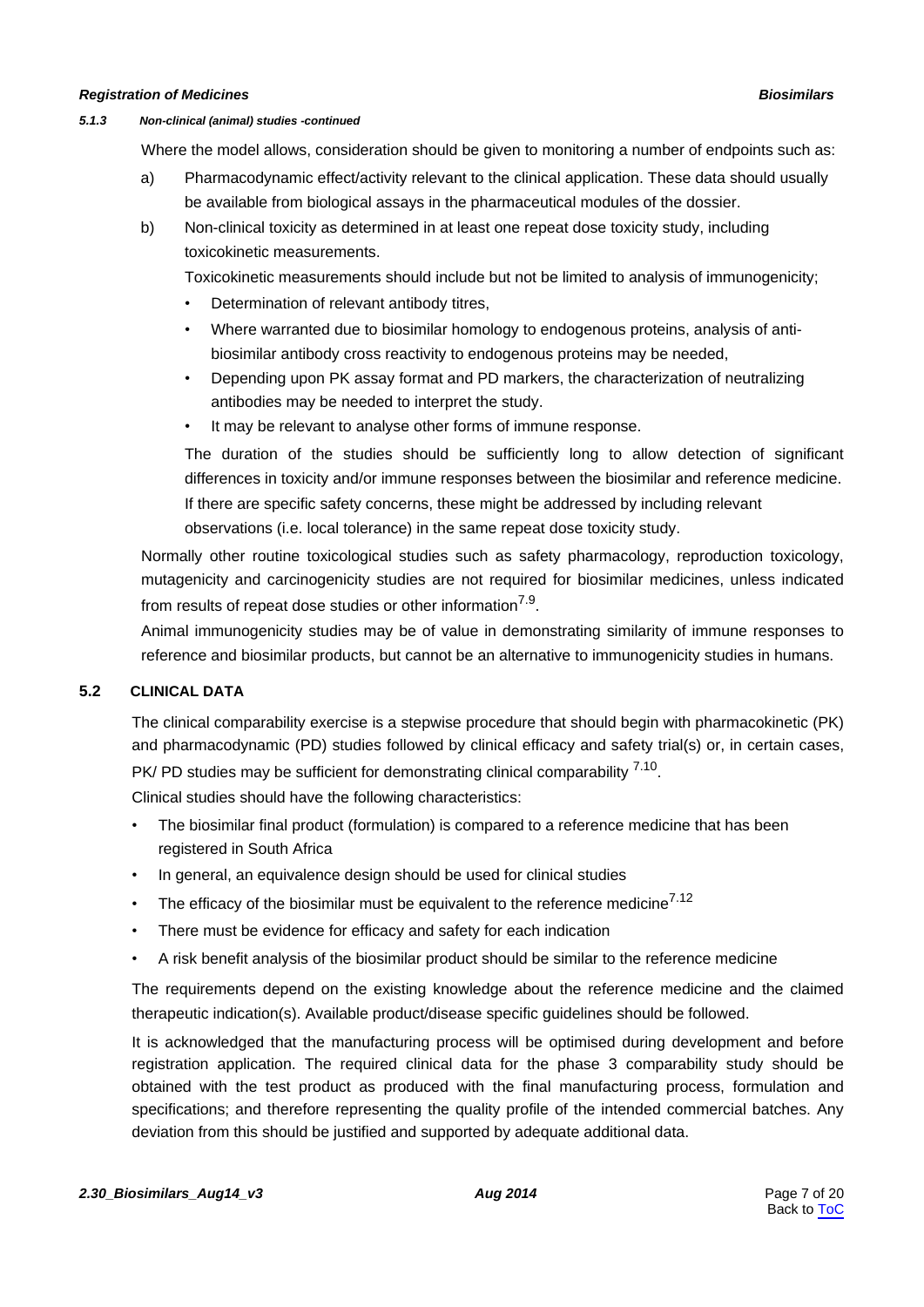#### <span id="page-7-0"></span>*5.2 Clinical Data -continued*

For all clinical comparability trial designs, assay sensitivity has to be ensured<sup>7.13</sup>. Evidence must be presented to show that the end-point tests used have been validated and conducted by a competent and accredited laboratory.

### **5.2.1 Pharmacokinetic (PK) studies**

Comparative PK studies designed to demonstrate clinical comparability of key PK parameters between the biosimilar and the reference medicine are an essential part of demonstrating similarity.

Specific considerations related to the inherent characteristics of proteins described in the EMA Guideline on clinical investigation of the pharmacokinetics of therapeutic proteins <sup>7.10</sup> should be taken into account.

The design of comparative PK studies should not necessarily mimic that of the accepted "clinical comparability" design<sup>7.10</sup>, and, differences in elimination characteristics between products e.g. clearance and elimination half-life should also be explored.

The choice of the design for single dose studies, steady-state studies, or repeated determination of PK parameters should be justified by the applicant. The crossover design is usually not appropriate for therapeutic proteins with a long half-life, e.g. therapeutic antibodies and pegylated proteins, or for proteins for which formation of specific antibodies is likely; parallel group designs should be considered

The acceptance range to conclude clinical comparability with respect to any pharmacokinetic parameter should be based on assessment of clinical data, considering all available efficacy and safety information on the biosimilar and reference medicine.

The accepted criteria used to assess clinical comparability studies initially developed for chemically derived, orally administered products are not always sufficient for biological medicines and the clinical comparability limits should be defined and justified prior to conducting the study.

# **5.2.2 Pharmacodynamic (PD) studies**

The pharmacodynamic (PD) markers should be selected on the basis of their relevance to demonstrate therapeutic efficacy of the product. The pharmacodynamic effect of the biosimilar and the reference medicine should be compared in a population where the possible differences can best be observed.

The design and duration of the studies must be justified. Combined PK/PD studies may provide useful information on the relationship between exposure and effect.

The selected dose should be in the steep part of the dose-response curve. The most appropriate dose level needs to be chosen*.*

# **5.2.3 Confirmatory pharmacokinetic/pharmacodynamic (PK/PD) studies**

For biosimilar medicines, it is usual that comparative clinical trials of efficacy are required for the demonstration of clinical comparability. In certain cases, however comparative PK/PD studies between the biosimilar and the reference medicine may be sufficient to demonstrate clinical comparability, provided that all the following conditions are met:

- a) The PK of the reference medicinal product is well characterised.
- b) There is sufficient knowledge of the pharmacodynamic properties of the reference medicine, including the binding to its target receptor(s) and intrinsic activity. Sometimes, the mechanism of action of the biological product will be disease-specific.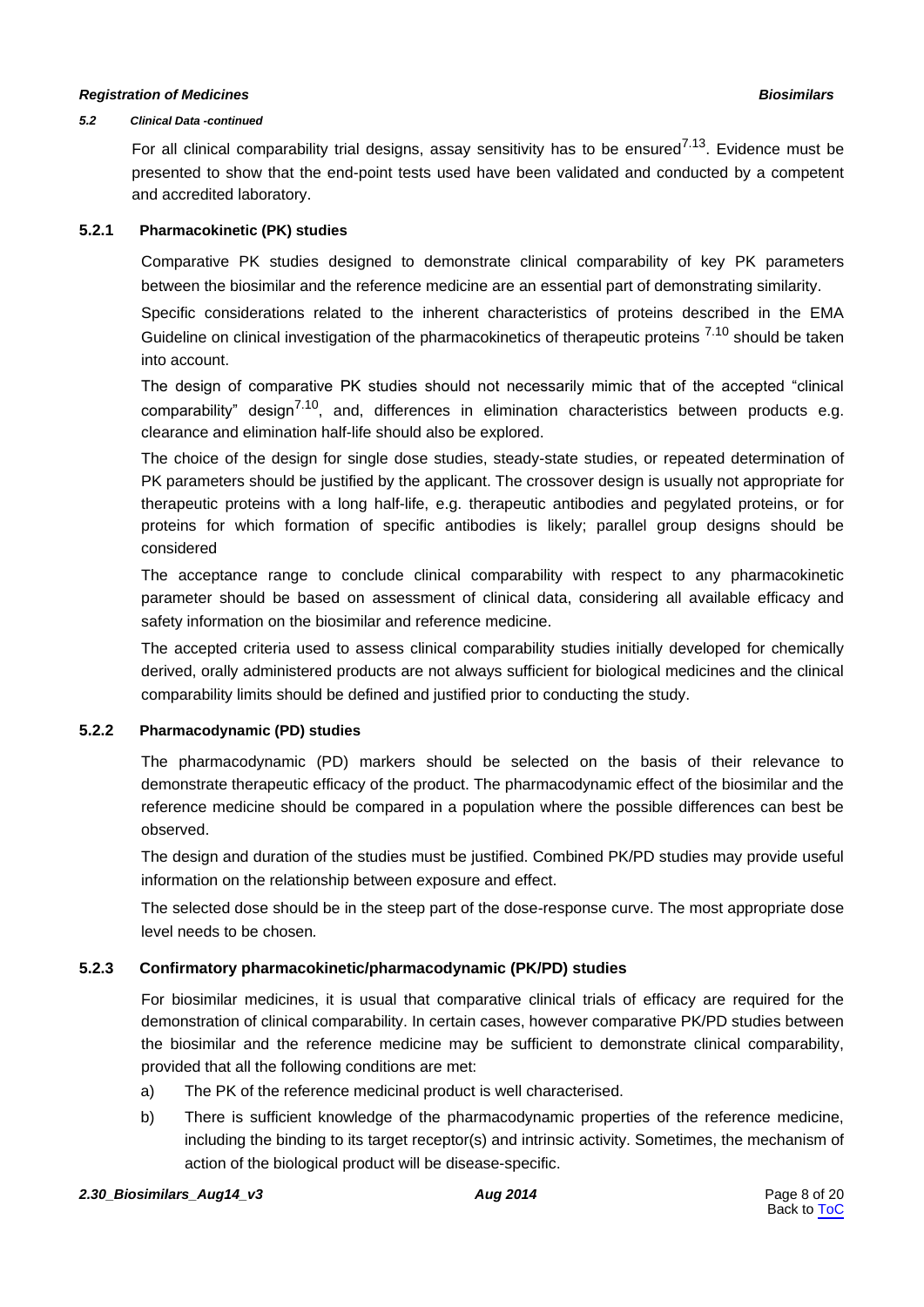#### <span id="page-8-0"></span>*5.2.3 Confirmatory pharmacokinetic/pharmacodynamic (PK/PD) studies - continued*

- c) The relationship between dose/exposure and response/efficacy of the reference medicine (the therapeutic "concentration-response" curve) is sufficiently characterised.
- d) At least one PD marker is accepted as a surrogate marker for efficacy, and the relationship between dose/exposure to the product and this surrogate marker is validated and well known. A PD marker may be considered a surrogate marker for efficacy if therapy-induced changes of that marker can explain changes in clinical outcome.

Examples include absolute neutrophil count to assess the effect of *granulocyte-colony stimulating factor*, and early viral load reduction in chronic hepatitis C to assess the effect of *alpha interferons*. The choice of the surrogate marker for use in PK/PD studies should be justified.

If PK/PD studies are used to demonstrate comparability of the biosimilar, care should be taken to investigate a relevant dose range to demonstrate assay sensitivity<sup>7.13</sup>.

The margins (limits) defining clinical comparability of PK and PD parameters must be defined *a priori* and justified<sup>7.14</sup>.

### **5.2.4 Clinical efficacy studies**

The physico-chemical, and non-clinical studies should be sufficient to establish molecular and functional similarity between the Biosimilar API and reference medicine API prior to any clinical studies of efficacy.

Comparative clinical trials will be necessary to demonstrate clinical comparability between the biosimilar and the reference medicine, and not the clinical efficacy *de novo.* Clinical comparability margins should be pre-specified and justified, primarily on clinical grounds. As for all clinical comparability trial designs, assay sensitivity has to be ensured.

If a clinical comparability trial design is not feasible, other designs should be explored.

Where the clinical effects of the medicine have been shown to be related to the same mode of actions and the safety and efficacy of the biosimilar medicine and the reference product have been demonstrated for a particular clinical indication, it may be possible to extrapolate these data to other indications of the reference product that have not been independently and specifically studied for the biosimilar medicine in clinical trials. Such extrapolation for indications is however not valid if the main clinical trial to demonstrate comparability is not designed to demonstrate non-inferiority of the biosimilar and is not able to detect potential differences between the biosimilar and reference products. The safety and immunogenicity of the biosimilar product must also be sufficiently characterised. The applicant should provide convincing motivation and in detail discuss the scientificbasis and the risk/benefit for the proposed extrapolated clinical indications.

This approach needs to be justified and supported by published and pharmacopoeial evidence.

#### **5.2.5 Clinical safety and pharmacovigilance requirements**

Even if the efficacy is shown to be comparable, the biosimilar may exhibit a difference in the safety profile (in terms of nature, severity, or frequency of adverse reactions). Pre-registration safety data should be obtained in a number of patients sufficient to address the adverse effect profiles of the biosimilar and the reference medicine  $7.15$ . Care should be given to compare the type, severity and frequency of the adverse reactions between the biosimilar and the reference medicine.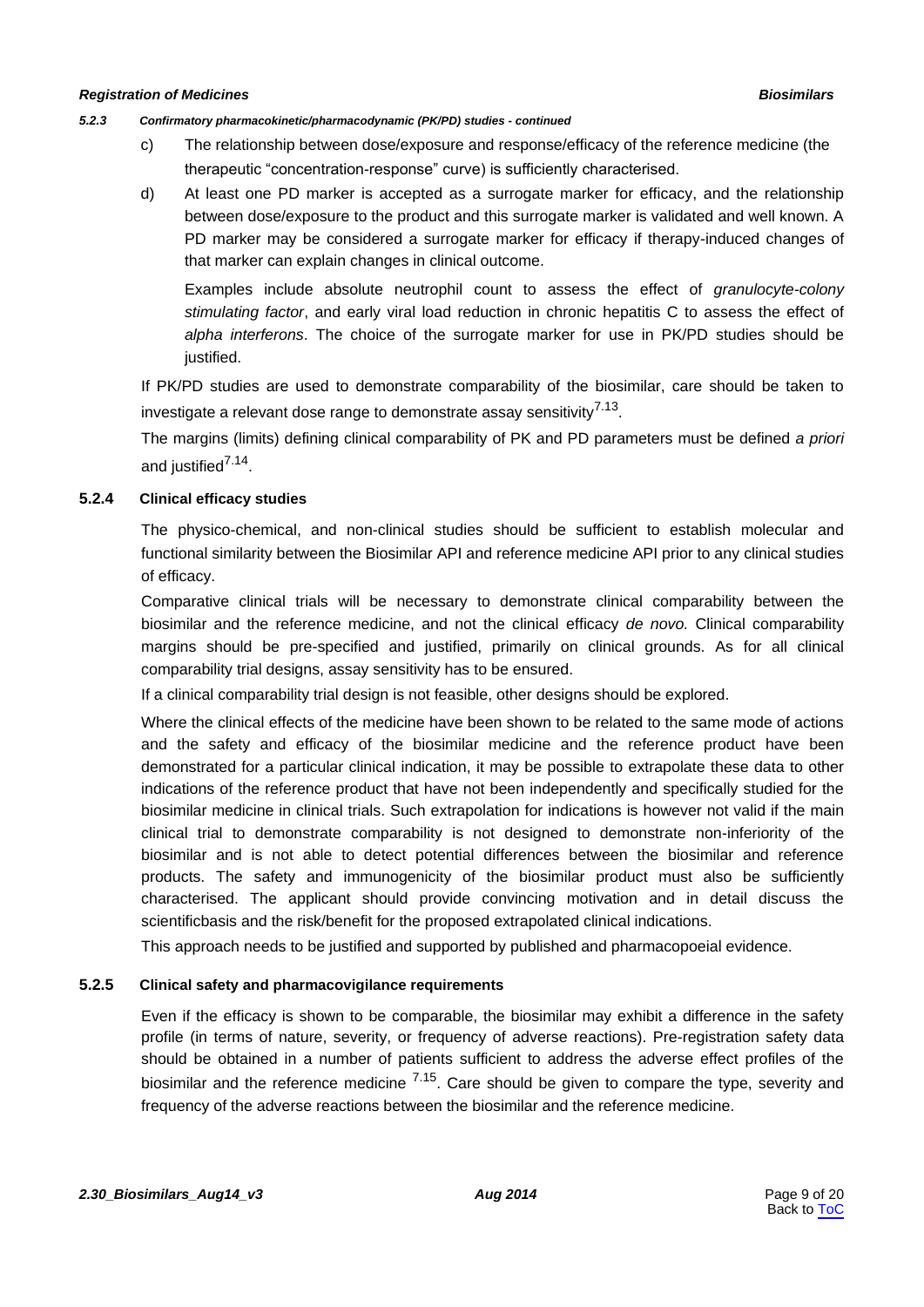#### <span id="page-9-0"></span>*5.2.5 Clinical safety and pharmacovigilance requirements -continued*

Data from pre-registration clinical studies are normally insufficient to identify all potential differences. Clinical safety of the biosimilar medicine must, therefore, be monitored closely on an ongoing basis during the post-approval phase including continued benefit-risk assessment. Within the registration procedure the applicant should present a risk management programme / pharmacovigilance plan<sup>7.16</sup>. This should take into account risks identified during product development and potential risks.

The applicant should give a risk specification in the application dossier for the biosimilar medicine under review. This includes a description of possible safety issues related to tolerability of the biosimilar medicine that may result from a manufacturing process different from that of the originator and how these may be assessed in the post-marketing period. The applicant should propose possible activities to encourage the reporting of relevant adverse events, including events related to immunogenicity or loss of efficacy<sup>7.17</sup>.

Following registration of the biosimilar, the holder of the certificate of registration (HCR) must comply with conditions of registration and the pharmacovigilance obligations will be closely monitored and reports of these activities, with defined timelines may be required. The routine Periodic Safety Update Reports<sup>7.18</sup> should also include information on adverse reaction reports, immunogenicity and any other information on tolerability or lack of efficacy that is applicable to SA and the registration conditions.

It will be required that safety update information applicable to the reference medicine (product class) will be applicable to the biosimilar. This safety information must be evaluated and assessed by the registration holder of the biosimilar in a scientific manner with regard to causality of adverse events or adverse drug reactions and related frequencies and should report to the SAHPRA on the actions that will be taken to ensure the safety of patients.

#### **5.2.6 Immunogenicity**

All clinical studies should include assessment of immunogenicity of the product in comparison to the reference product. The assessment of immunogenicity requires robust antibody testing strategy, characterisation of the observed immune response, as well as evaluation of the correlation between antibodies and pharmacokinetics or pharmacodynamics, relevant for clinical safety and efficacy in all aspects.

#### **5.2.6.1 Principles**

- Assays used to assess immunogenicity should be relevant, sufficiently sensitive, and validated.
- The development of neutralizing antibodies and other types of specific immune response should be assessed in healthy individuals and in the different therapeutic indications.
- Immunogenicity data should be collected from a sufficient number of trial subjects to assess the development and variability of the immune response.
- The impact of these immune responses on the clearance/bioavailability of the biosimilar and on the continued safety and efficacy of the biosimilar in the different therapeutic indications should be assessed.
- Testing for immunogenicity should be performed by state of the art methods using assays with appropriate specificity and sensitivity. The screening assays should be validated and sensitive enough to detect low titre and low affinity antibodies. An assay for neutralising antibodies should be available for further characterisation of antibodies detected by the screening assays.
- Standard methods and international standards should be used whenever possible.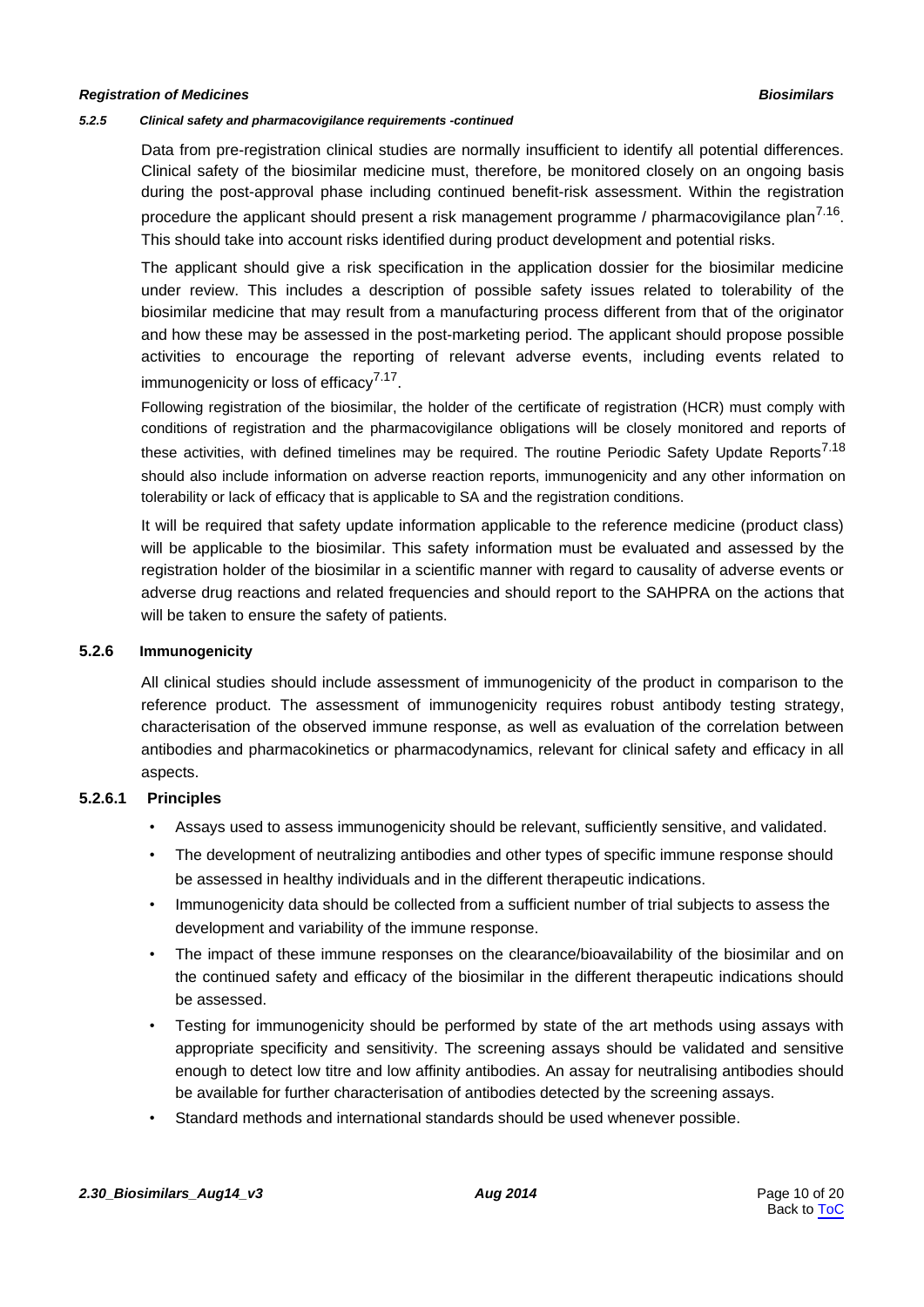#### <span id="page-10-0"></span>*5.2.6.1 Immunogenicty Principles - continued*

- The possible interference of the circulating antigen with the antibody assays should be taken into account.
- The periodicity frequency and timing of sampling for testing of antibodies should be justified.
- In view of the unpredictability of the onset and incidence of immunogenicity, long term results of monitoring of antibodies at predetermined intervals will be required. In the case of chronic administration, one-year follow up data will be required prior to registration.
- The applicant should consider the possibility of antibodies to process related impurities.
- Consideration should be given to allergenicity of the product.

### **5.2.6.2 Evaluation of the clinical significance of the observed immune response**

If a difference in the immune response to the biosimilar is observed as compared to the reference medicine, further analyses to characterise the antibodies and their implications to clinical safety, efficacy and pharmacokinetic parameters are required. Special consideration should be given to those products where there is a chance that the immune response could seriously affect the endogenous protein and its unique biological function.

The applicant should consider the role of immunogenicity in certain events, such as hypersensitivity, infusion reactions, autoimmunity and loss of efficacy. The applicant needs to propose activities to encourage the reporting of relevant adverse events, including events related to loss of efficacy.

#### **5.2.7 Risk Management Plan**

A suitable Risk Management Plan (RMP) should be in place (or planned) for the biosimilar medicine at the time of application for registration. This should be fully described in the CTD dossier in Module 1.13. It may be necessary to include South African and special population groups in these RMP activities. This RMP will form part of the conditions of registration.

Pharmacovigilance reporting procedures as defined in the current SAHPRA guidelines should be adhered to. Additional conditions may be required as a condition of registration.

The HCR is responsible for ensuring that the product is traceable i.e. reflection of the proprietary name of the product on the adverse event reports.

Following registration, any specific safety monitoring requirement, safety update or package insert amendment imposed on the reference medicine or product class should be applied, unless a waiver for such a requirement has been approved by SAHPRA.

# **5.2.8 Interchangeability**

Biosimilars are not generic products and cannot be assumed to be identical to the reference medicine. The API(s) may have different characteristics and formulations may be different resulting in differences in clinical performance or adverse effects.

Therefore, biosimilars are not considered to be interchangeable with the reference medicine or other medicines of the same class.

Equally, substitution in terms of Section 22F (Generic substitution) of Act 101 of 1965 (i.e. the practice by which a different product to that specified on the prescription is dispensed to the patient without the prior informed consent of the treating physician) does not apply to Biosimilars.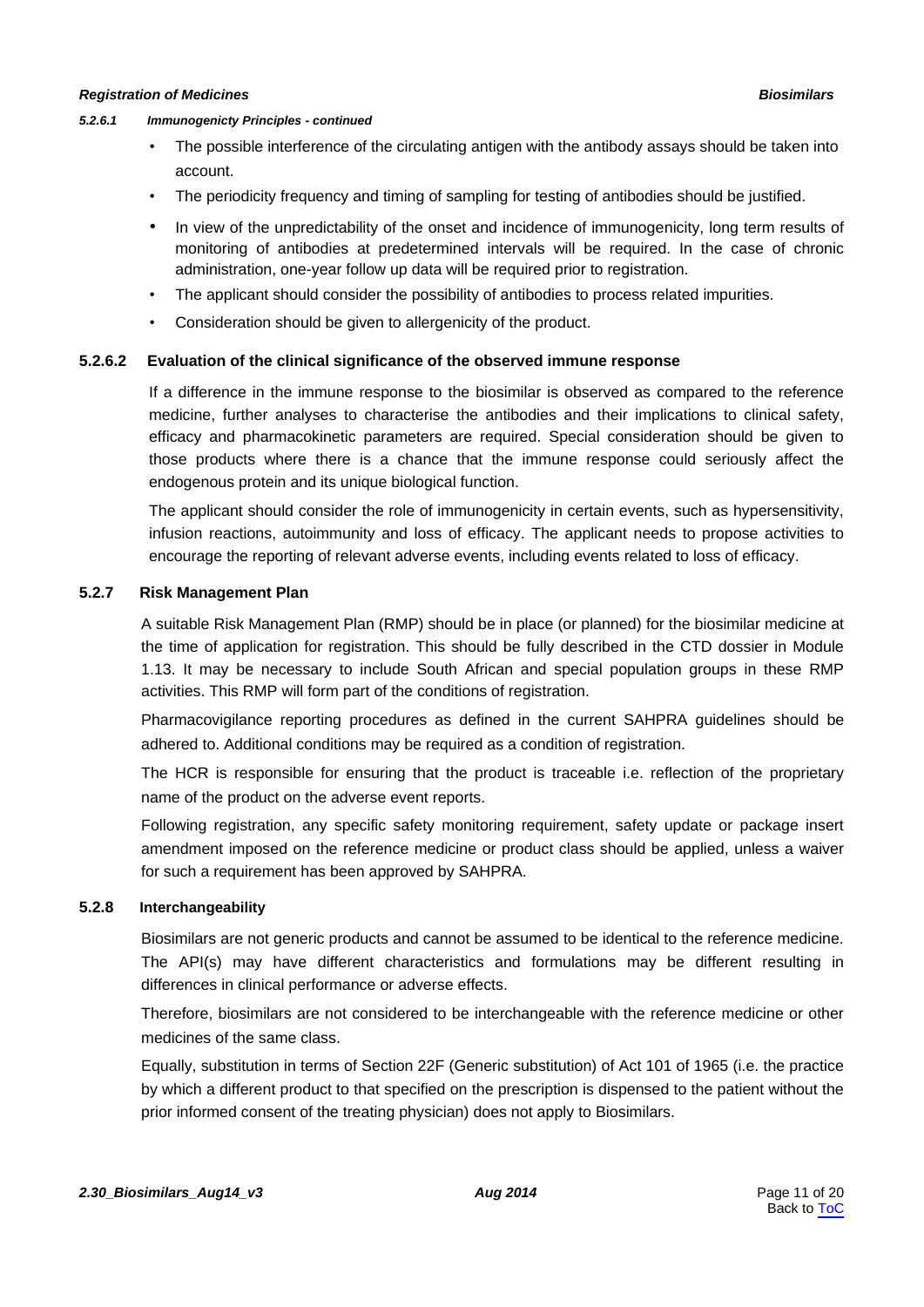# <span id="page-11-0"></span>**6 GLOSSARY OF TERMS AND ABBREVIATIONS**

The definitions given below apply to the terms used in this guideline. They may have different meanings in other contexts.

# **Biological Medicine**

All medicines that contain a living organism, or are derived from a living organism or biological processes are considered Biological Medicines. They include, but are not limited to the following:

- I. Plasma-derived and animal products, e.g. Clotting factors, Immunosera, Antivenoms;
- II. Vaccines;
- III. Biotechnology-derived medicines (rDNA products) e.g. rHu-antihaemophilic factors, hormones, cytokines, enzymes, monoclonal antibodies, erythropoietins, nucleic acids;
- IV. Products developed for Human Gene therapy.

Well-characterised, low-molecular mass, medicinal biological compounds, may be excluded by specific SAHPRA decision from biological medicine status, and in that case will not be reviewed through the biological medicines review process.

# **Biosimilar or Biosimilar medicine**

This is synonymous with *follow-on biologics* and *similar biotherapeutic products* (SBP). A biosimilar is a biological medicine that is similar, but not necessarily identical, in terms of quality, safety and efficacy to an already registered reference biological medicine.

# **CTD (ZA CTD)**

Common Technical Document, the format used for dossiers for application for registration of a medicine in SA.

# **DNA**

Deoxyribonucleic acid

# **EMA**

European Medicines Agency (Formerly EMEA)

# **Equivalence trial**

An equivalence clinical trial is conducted to demonstrate that there is no clinically significant difference between a standard and an experimental treatment. The specified differences between the efficacies of

the two treatments are shown to be no more than some pre-specified margin<sup>7.11</sup>.

# **GMP**

Good Manufacturing Practices – as defined in the current version of the SA Guide to GMP Guide,

# **Immunogenicity**

The ability of a substance to trigger an immune response or reaction (*e.g*. development of specific antibodies, T cell response, allergic or anaphylactic reaction) following administration to an animal or human.

# **IPI**

An Inactive Pharmaceutical Ingredient, materials added during formulation that do not have any pharmaceutical activity.

# **SAHPRA**

South African Health Product Regulatory Authority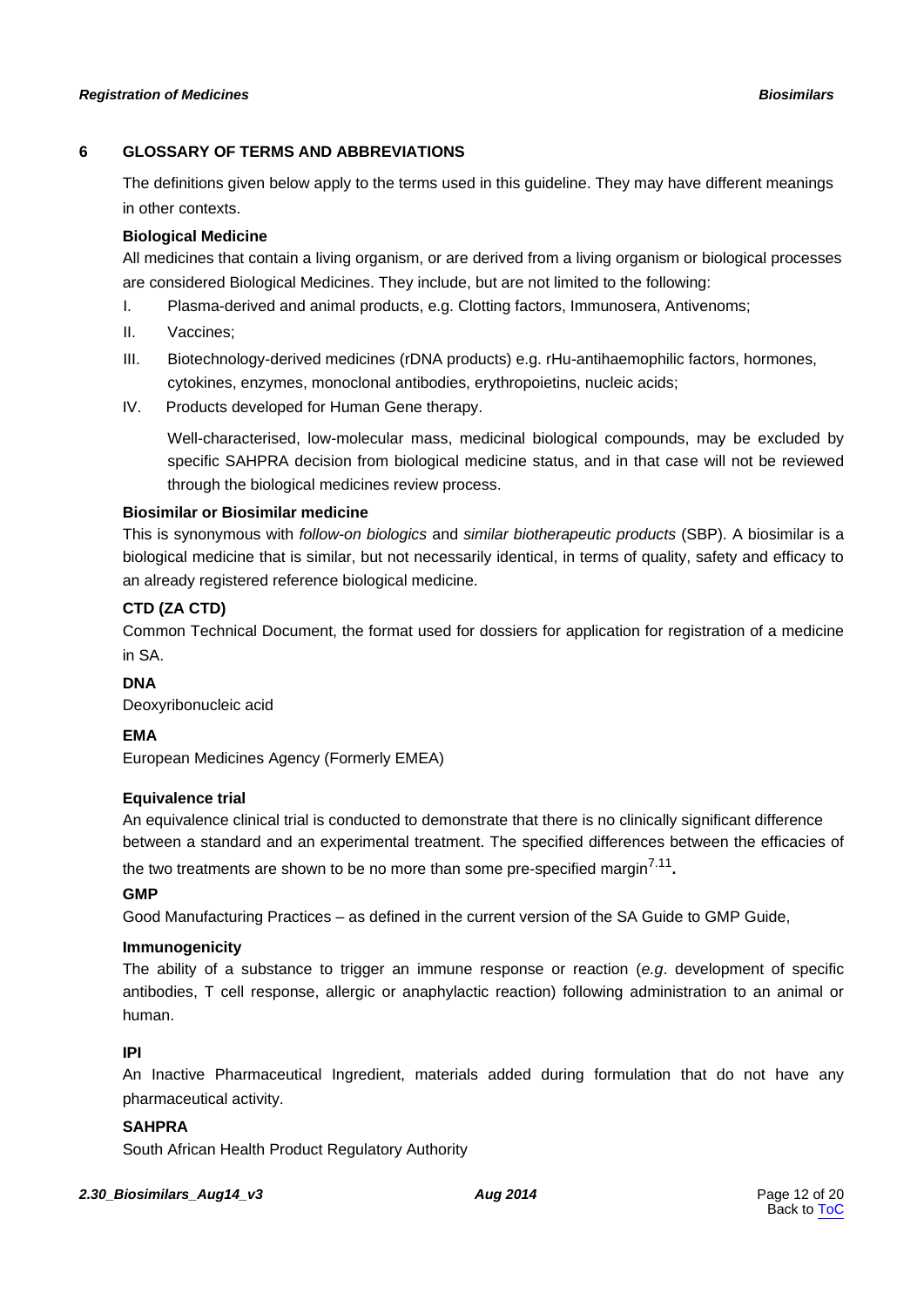#### *6 Glossary of Terms and Abbreviations - continued*

## **Non-inferiority trial**

Not inferior to a comparator in the parameter studied. A non-inferiority clinical trial is one which has the primary objective of showing that the response to the investigational product is not clinically inferior to a comparator by a pre-specified margin<sup>7.11</sup>.

# **Originator medicine**

This is the innovator product - A medicine which has been licensed by a national regulatory authority which SAHPRA aligns itself with on the basis of a full registration dossier; i.e. the approved indication(s) for use were granted on the basis of full quality, efficacy and safety data.

# **PD**

Pharmacodynamic – the biochemical and [physiological e](http://en.wikipedia.org/wiki/Physiological)ffects of drugs on the body and the mechanisms of drug action and the relationship between drug concentration and effect.

# **PK**

Pharmacokinetic – the study of the mechanisms of absorption and distribution of an administered drug, the rate at which a drug action begins and the duration of the effect, the chemical changes of the substance in the body and the effects and routes of excretion of the metabolites of the drug.

### **Reference substance**

The active ingredient from the reference medicine that will be used in comparisons of physico-chemical characterization, and other properties, of the biosimilar.

### **Reference medicine**

The comparator for head-to-head comparability studies with the biosimilar product in order to show similarity in terms of quality, safety and efficacy. It is the originator medicine (innovator product).

Only an innovator product that was registered by SAHPRA in South Africa on the basis of safety, efficacy and quality can serve as a reference medicine.

The reference product that is registered in South Africa must be sourced from a country that SAHPRA aligns itself with.

It does not refer to measurement standards such as international, pharmacopoeial, or national standards or reference standards.

# **Similar**

This is the absence of a relevant (or significant) difference in the parameter of interest.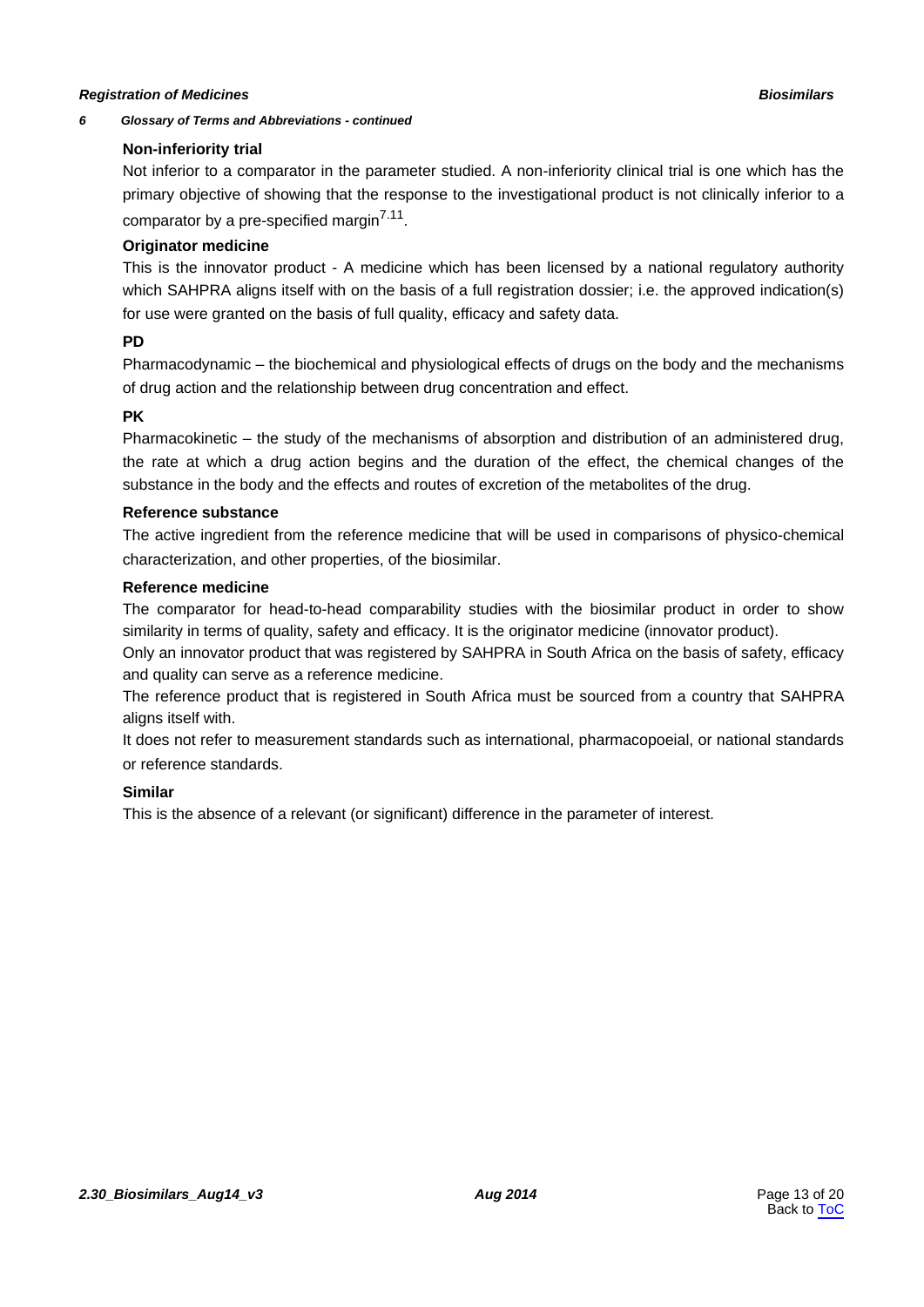# <span id="page-13-0"></span>**7 REFERENCES**

ICH Documents – see [www.ICH.org](http://www.ich.org/) SAHPRA Guidelines and Documents – See www.sahpra.org.za

- 7.1 EMEA: Guideline on Similar biological medicinal products containing biotechnology-derived proteins as active substance: Quality issues (EMEA/CHMP/BWP/49348/2005) [http://www.ema.europa.eu/ema/pages/includes/document/open\\_document.jsp?webContentId=WC500003953](http://www.ema.europa.eu/ema/pages/includes/document/open_document.jsp?webContentId=WC500003953)
- 7.2 EMEA Guideline on similar biological products (CHMP/437/04), the 'overarching guideline'. <http://www.ema.europa.eu/pdfs/human/biosimilar/043704en.pdf>
- 7.3 EMEA: Guideline on similar biological medicinal products containing biotechnology-derived proteins as active substance: EMEA/CHMP/BMWP/42832/2005. <http://www.triskel.com/2%20Guideline%20biotech%20derived%20proteins.pdf>
- 7.4 ICH Q7 Good manufacturing practice guide for active pharmaceutical ingredients
- 7.5. ICH Q8 Pharmaceutical development
- 7.6 Guidelines on Evaluation of Similar Biotherapeutic Products (SBPs); WHO /BS/09.2110; 2009.
- 7.7 SAHPRA Current Pharmaceutical and Analytical guideline
- 7.8 ICH Q9 Quality risk management
- 7.9 ICH M3 (R1) 2000: Note for guidance on non-clinical safety studies for the Conduct of human clinical trials for Pharmaceuticals (CPMP/ICH/286/95)
- 7.10 EMEA/CHMP/89249/04/ Guideline on clinical investigation of pharmacokinetics of therapeutic proteins
- 7.11 IK. Hwang, T Morikawa. Design issues in noninferiority/equivalence trials. In Drug Information Journal, Vol. 33, pp. 1205–1218, 1999
- 7.12 PJ. Atherton Skaff, JA Sloan, Design and Analysis of Equivalence Clinical Trials Via the SAS® System <http://www2.sas.com/proceedings/sugi23/Stats/p218.pdf>
- 7.13 ICH E10 Note for guidance on choice of control group in clinical trials. (CPMP/ICH/364/96)
- 7.14 ICH E9– Note for guidance on statistical principles for clinical trials (CPMP/ICH/363/96)
- 7.15 SAHPRA: Current Guideline for Reporting Adverse Drug Reactions in South Africa.
- 7.16 EMEA/CHMP 96286/2005: Guideline risk management systems for medicinal products for human use.
- 7.17 ICH E2E: Note for Guidance on Planning Pharmacovigilance Activities (CPMP/ICH/5716/03)
- 7.18 ICH E2C (R1): Periodic Safety Update Reports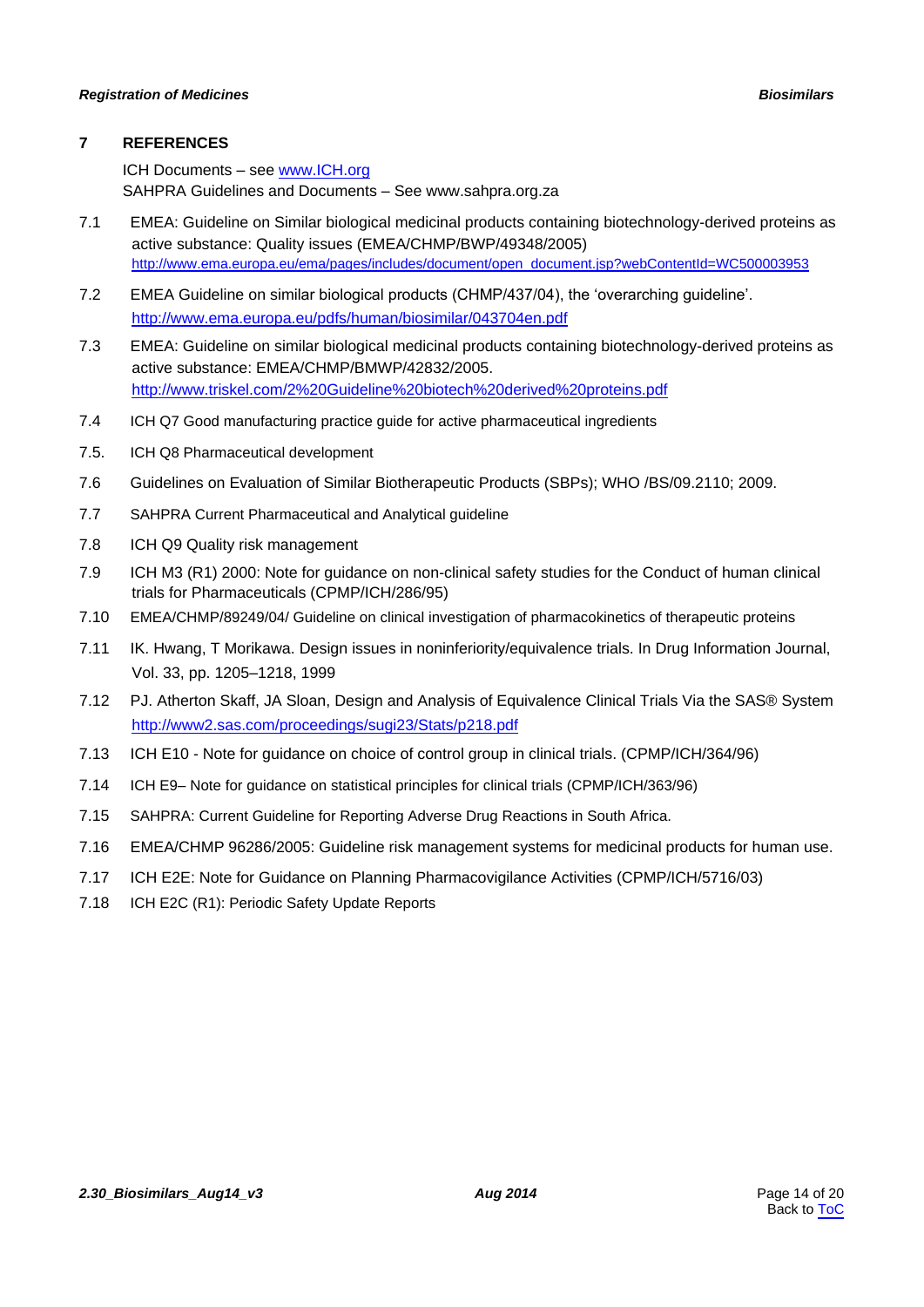# <span id="page-14-0"></span>**8 UPDATE HISTORY**

| <b>Date</b>                 | <b>Reason for update</b>                                                        | <b>Version &amp; publication</b> |
|-----------------------------|---------------------------------------------------------------------------------|----------------------------------|
| January 2010                | First publication released for comment                                          |                                  |
| 15 July 2010                | Deadline for comment                                                            | Version 1, April 2010            |
| March 2012                  | Comments considered and guideline finalised for<br>implementation               |                                  |
| With<br>immediate<br>effect | Date of implementation                                                          | Version 2, May 2012              |
| Aug 2013                    | ANNEXURE 1: Product specific for monoclonal antibodies<br>released for comments |                                  |
| 31 January 2014             | Deadline for comments                                                           | Version 3, Nov 2013              |
| 31 March 2014               | Deadline for comments extended                                                  |                                  |
| July/Aug 2014               | Comments considered and guideline finalised for<br>implementation               |                                  |
| With<br>immediate<br>effect | Date of implementation                                                          | Version 3, Aug 2014              |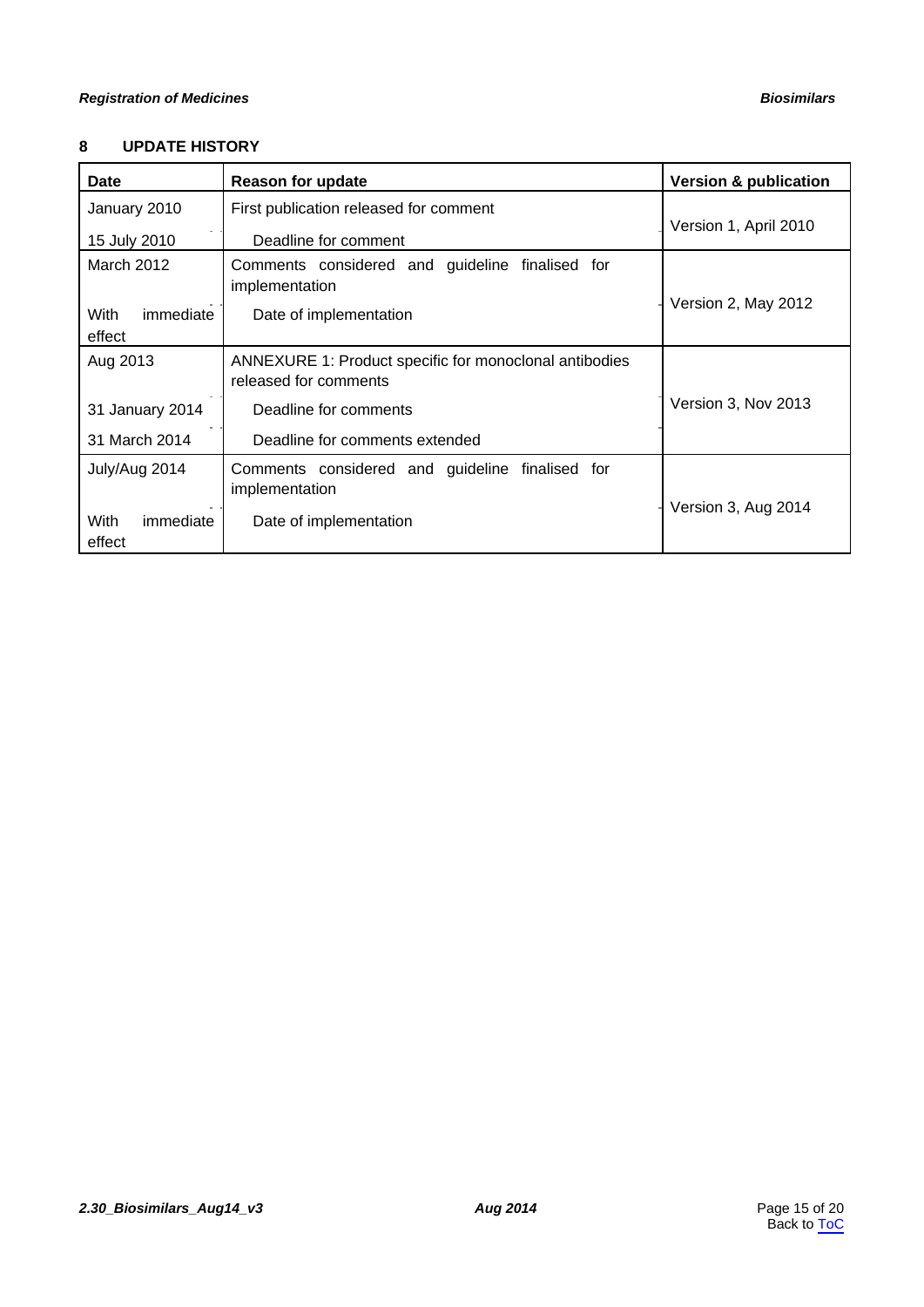# **ANNEXURE 1: Product Class Specific for Monoclonal Antibodies**

## <span id="page-15-0"></span>**1 Introduction**

This product class specific annexure outlines the quality, non-clinical and clinical data requirements specific for registration of monoclonal antibody (mAb) containing medicines considered by the applicant as similar to a reference product already registered by the SAHPRA.

While this Annexure 1 is specifically related to mAbs, the principles discussed can also be applied to related substances like for example fusion proteins based on IgG Fc (-cept molecules).

The annexure takes into account that different mAb products may share some properties, but may differ in other aspects such as mechanism of action and antigenicity. It is recognised that mAbs are complex structures with complex and multiple functional domains within the single molecule. mAbs may thus differ in terms of antibody-antigen binding regions and its secondary biological effects.

The quality aspects related to this class of biosimilar medicinal products should conform to those described in the principal document general biosimilar guide. The biosimilar and the reference product should be structurally, physicochemically and biologically similar. The clinical and non-clinical studies should be designed to detect any potential differences between the reference product and the biosimilar product and to clearly identify the relevance of any such differences if present.

# **2 Scope**

This document is a supplementary to the South African Biosimilar Guidelines and should be read in conjunction with the said document.

The annexure provides acceptable principles for registering biosimilar mAbs that are claimed to be similar to reference products of assured quality, safety and efficacy that have been based on a full dossier, by SAHPRA.

#### **3 Quality**

The quality comparison showing molecular similarity between reference product and biosimilar is indispensable. The development of the biosimilar should involve extensive characterisation of a number of representative lots of the product that is shown to be similar to the reference product in all relevant quality attributes: structural, biochemical and biological properties.

As set out in the requirements for South African Biosimilars Guideline, the manufacture of the biosimilar should be based on a comprehensively designed production process taking all relevant guidelines into account. The manufacturing process should be consistent, robust and in compliance with the current Good Manufacturing Practices (SAGMP).

# **4 Non-clinical studies**

Non-clinical studies should be performed before commencing clinical trials. In principle, *in vitro* studies should be performed first and the outcomes used to determine the *in vivo* studies required. The overall approach to the non-clinical and clinical studies must be fully justified in the non-clinical overview.

# **4.1** *In vitro* **studies**

Data from at least three independent batches of the biosimilar mAb product used in the *in vitro* studies, one of which must be a production batch, should be provided.

The studies should specifically include:

- Binding of antibody to target antigen or antigens
- Binding to isoforms of the relevant Fc gamma receptors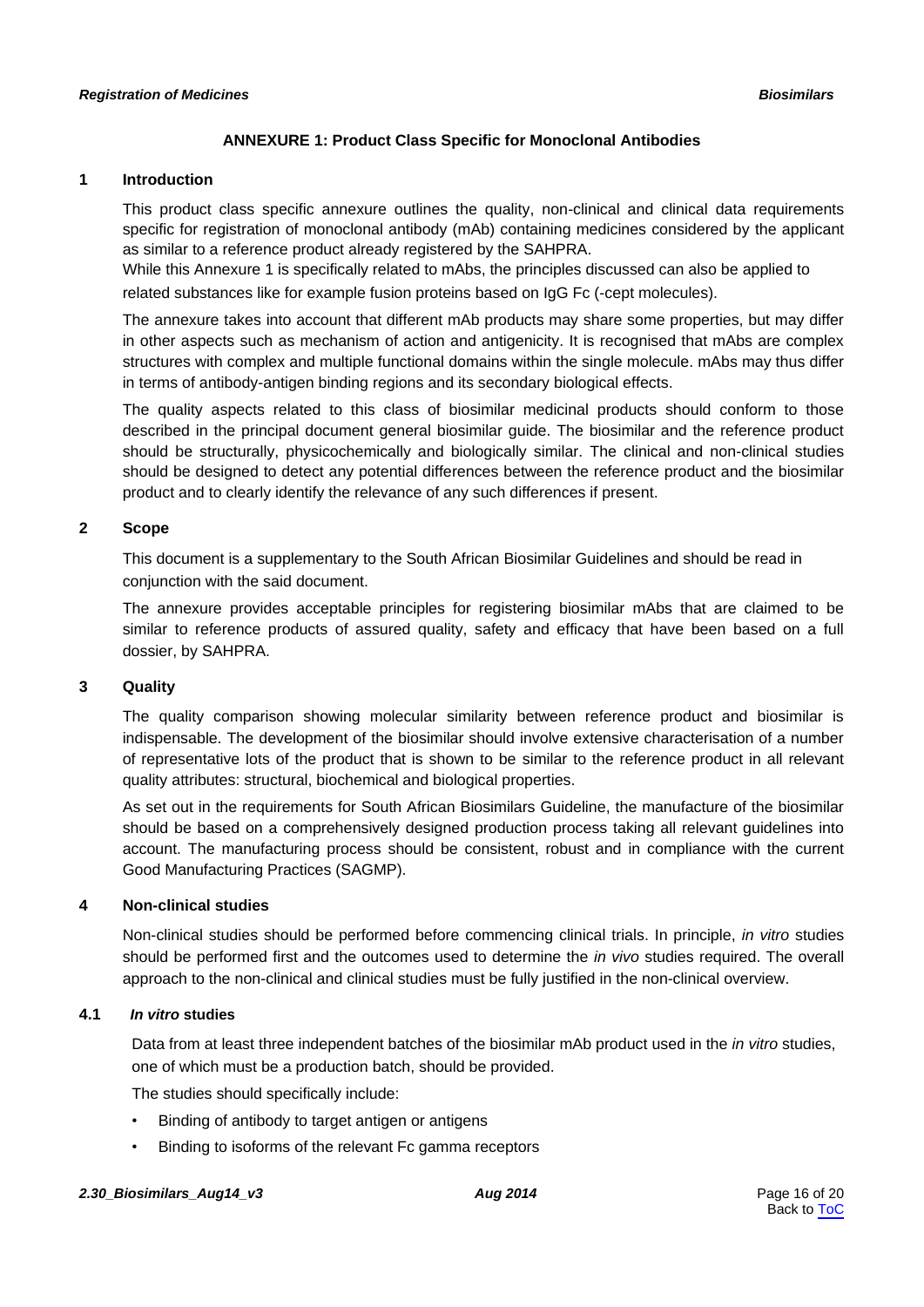#### *4.2 In vitro studies – continued*

- Fab-associated functions such as receptor activation or blockade
- Fc-associated functions such as antibody-dependent cell-mediated cytotoxicity, complementdependent cytotoxicity, and complement activation.

All such studies should be comparative and aim to detect differences between the biosimilar and the reference product. The studies should cover the functional aspects of the mAb, including those that may not be considered essential for the therapeutic action of the medicinal product.

The applicant should rather consider developing and registering the biosimilar as a new product if it is not possible with suitable non-clinical studies to demonstrate biosimilarity of the biosimilar and reference mAb products.

#### **4.2** *In vivo* **studies**

When outcomes of the *in vitro* studies show that it is not possible to fully demonstrate biosimilarity of the biosimilar and reference products; it is necessary to further evaluate biosimilarity by *in vivo* studies. The applicant should consider the necessity of such *in vivo* studies after for instance, taking into account:

- Significant and relevant differences in formulation and the use of specific excipients.
- Quality issues such as different amounts of chemical or biochemical substances in the candidate and reference products.
- Availability and relevance of in vitro assays to the mechanisms of action

The scope of *in vivo* studies should consider whether additional information is needed on pharmacokinetics and safety issues. Animal models should conform to relevant ethical and scientific principles and guidelines.

It is recognised that the different production processes used by the manufacturers of the reference and biosimilars may result in qualitative differences in levels of impurities and product -related substances. These differences may affect the biological effects of the mAb and have clinically important effects on the immunogenic potential of the biosimilars.

Studies on safety pharmacology and reproduction toxicology are not required for non-clinical testing of biosimilar mAbs. Studies on local tolerance are usually not required, but may have to be evaluated if excipients are present in the formulation for which there is insufficient clinical experience.

# **5 Clinical studies**

Comparative clinical studies between the biosimilar and reference medicinal product should always be conducted. The number and type of such studies may vary and the design of such studies should be scientifically justified.

A step-wise approach should be utilised and the number of patients enrolled should be determined by the level of evidence obtained by the preceding steps that had been designed to support comparability.

# **6 Pharmacokinetics (PK)**

The first step in comparing the biosimilar and reference mAb products is usually a study of their pharmacokinetic properties. The design of such studies depends on many factors including clinical context, safety and the PK characteristics of the antibody. The applicant should take into account the recommendations of the SA Biosimilar Guideline and cGCP. Assays should be appropriate for their intended use and adequately validated.

The study design should show comparability of the pharmacokinetics of the biosimilar and the reference product in an appropriate study population. The sample size should be appropriate to prove equivalence.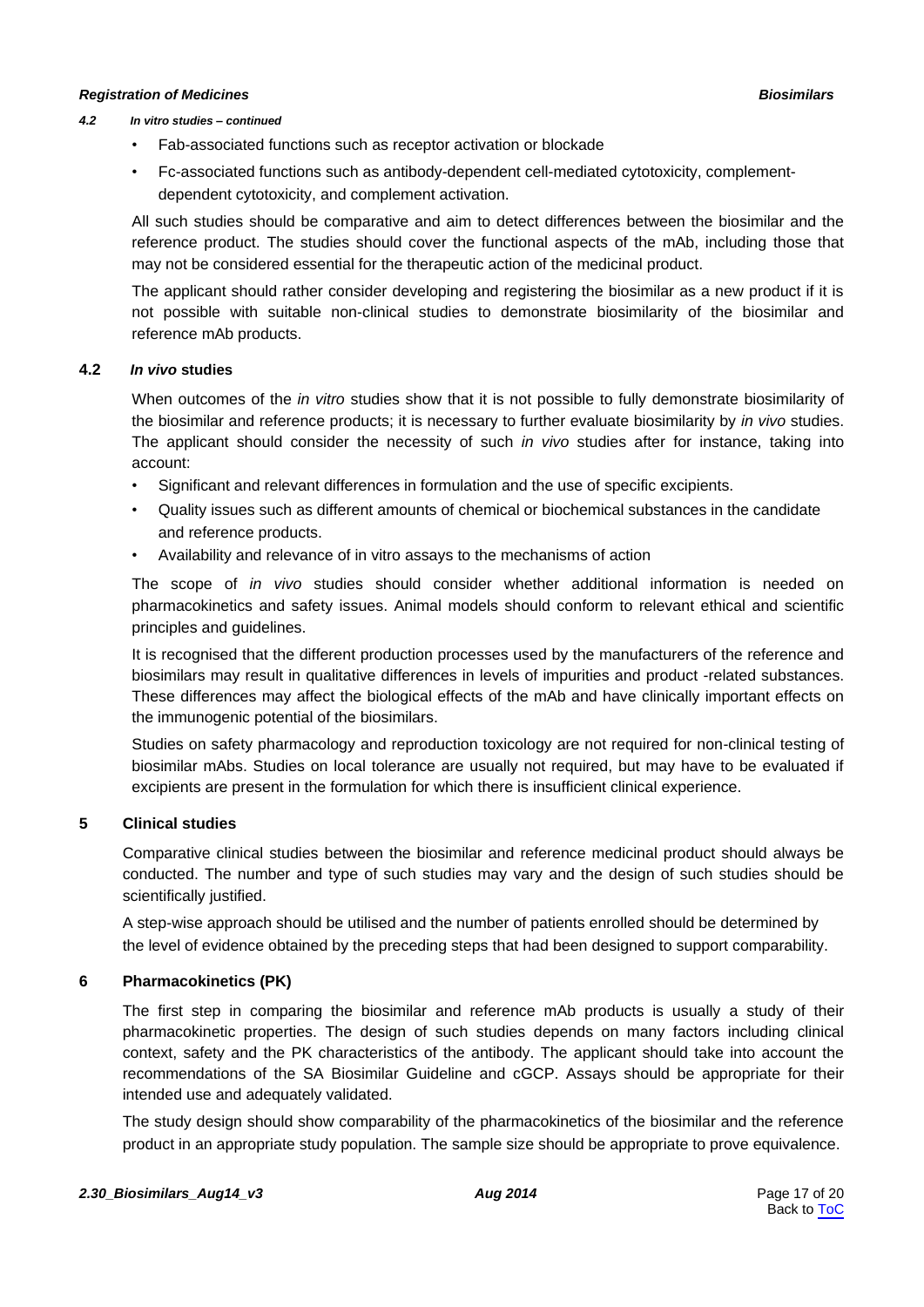#### *6 Pharmacokinetics (PK) - continued*

Healthy volunteers are more homogeneous, have less target-mediated clearance, and therefore more likely to have uniform outcomes in PK studies. A single dose study in healthy volunteers is recommended.

The potential influence of immunogenicity of long half-life mAb may best be studied in parallel groups. It should be considered whether it will be more appropriate to perform the PK study in a different population from that selected to establish similar clinical efficacy. The choice of the patient and healthy volunteer population for the PK study should be fully justified; such justification may be based on a review of the scientific literature. It is recommended that in the instance where PK studies are performed in healthy volunteers, supportive PK data be obtained in clinical patients to support evidence of similar PK behaviour of the biosimilar and reference mAb.

The design of the studies to evaluate biosimilar PK/PD should amongst others, take into account:

- 6.1 Disease and patient characteristics: age range; number of previous treatments; concomitant treatments; and disease stage.
- 6.2 PK characteristics of the reference mAb: the PK of anticancer mAb may depend on the tumour burden that could be affected by multiple treatment doses; target and non-target mediated clearance mechanisms; and influence of potential receptor shedding.
- 6.3 If a mAb is registered for several clinical indications, it is usually not required to investigate the PK profile in all of these diseases. It is however necessary to do separate PK studies if the mAb is indicated in distinct therapeutic areas such as for instance, treatment for cancer and autoimmune disease. At least one of these studies should be adequately sized to prove the equivalence between the products, while the other PK study needs to be designed to provide supportive descriptive PK data in the other indication*.*
- 6.4 In principle, it is usually not required to test all the therapeutic dosage regimens; the applicant should select that dose most likely to detect potential differences in PK of the candidate and reference biosimilar medicinal products. It should be noted that a single dose study with the lowest therapeutic dose in patents is considered the best design to investigate differences in target-mediated clearance.
- 6.5 If there are different routes of administration (intravenous, subcutaneous), and both these are applied for, both should preferably be investigated. It may be possible to waive the evaluation of intravenous administration of comparability if both absorption and elimination have been demonstrated for the subcutaneous route using additional PK parameters such as AUC.
- 6.6 The sampling times should be selected to characterise the whole PK profile, including the elimination phase. It is important to characterise the full concentration-time profile at steady state in cases of nonlinear PK of the reference mAb. This is particularly relevant if the anticancer mAb exhibits dose - or time-dependent PK or immunogenicity-related changes in distribution or elimination kinetic properties.
- 6.7 In a single dose study, the primary parameter should be the AUC(0-inf). Secondary parameters such as Cmax, tmax, volume of distribution, and half-life, should also be estimated.
- 6.8 In a multiple dose study, the primary parameters should be truncated AUC after the first administration until the second administration  $(AUC_{(0-t)})$  and  $AUC$  over a dosage interval at a steady state.
- 6.9 Anti-drug antibodies, i.e. antibodies against the mAb medicinal product, should be measured in parallel to the PK assessment with appropriate sampling time intervals.
- 6.10 Comparability margins must be defined *a priori* and justified. Considerable inter-subject variability (beyond 80-125 %) of some parameters may have to be accounted for and justified. It should be noted that this may impact on clinical efficacy and safety.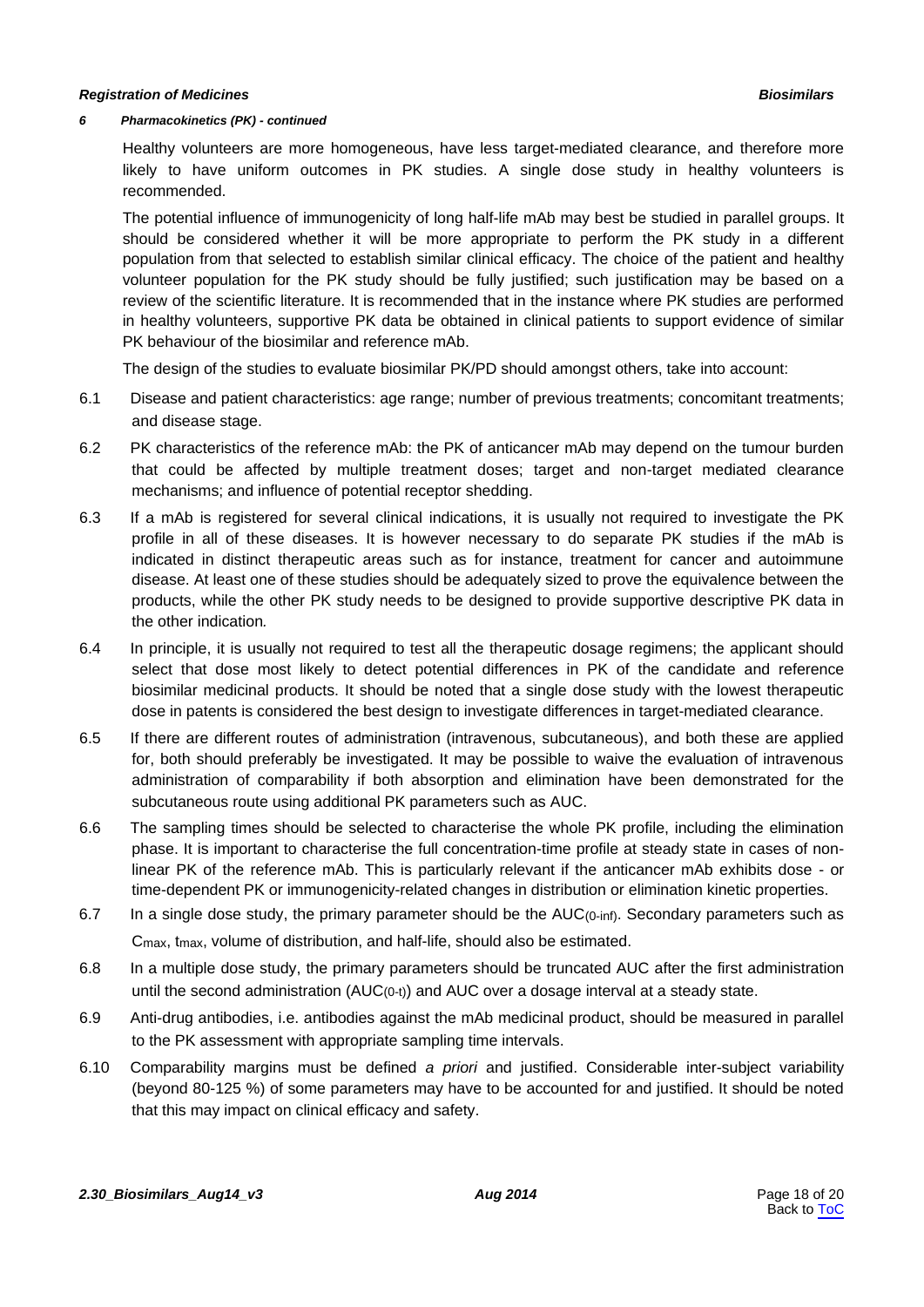#### *6 Pharmacokinetics (PK) - continued*

- 6.11 Usually proof of similar PK profiles should be demonstrated before clinical efficacy trials are initiated. If this is not the case, it must be justified on a case to case basis depending on the product profiles observed in the quality and non-clinical data.
- 6.12 PD parameters may sometimes add to the comparability proof for certain mAbs and certain clinical indications: PK studies can be combined with multiple PD endpoints (if such exist). It is noted that there is often no specific PD endpoints and the comparison will then have to focus of non-clinical PD evaluations such as *in vitro* testing.
- 6.13 PD markers should be explored as pivotal proof of comparability. Dose-concentration- response or timeresponse relationships, selected to be within the linear part of the dose-response curve, may provide strong evidence of comparability of the candidate and reference biosimilar products. If the PD markers are provided as pivotal evidence of comparability of efficacy, their selection should be based on evidence of sensitivity to dose-response relationships in previous studies with the reference drug, and at least one PD marker can be related to patient outcome or to the pharmacological effect of the molecule*.*

### **7 Clinical similarity**

If dose comparative and sensitive PD studies cannot convincingly demonstrate comparability in a clinically relevant manner, it is necessary to show similar clinical efficacy of the reference product and the biosimilar in an adequately randomised, parallel group comparative clinical trial in accordance with cGCP. Deviations from these established guidelines must be scientifically justified on the basis that the proposal is designed to establish biosimilarity by using PD markers, clinical outcomes or both. The guiding principle is to demonstrate equivalent efficacy and comparable safety of the biosimilar compared to the reference product, *not patient benefit per se*.

- 7.1 Comparability should be demonstrated in appropriate clinical models and the applicant should justify the choice of model in terms of safety and efficacy.
- 7.2 The safety of patients should not be compromised and patients should not be exposed to the drug unless clinically indicated and warranted.

In anticancer therapy, clinical and safety margins may be difficult to set and it may be challenging to demonstrate equivalence. The preferred endpoint would be progression or disease free survival or overall survival. Applicants are referred to the *Guideline on the evaluation of anticancer medicinal products in man (*see *References).* Such endpoints may not be feasible or sensitive enough to establish comparability. In all instances the focus should be to demonstrate similar efficacy and safety compared to the reference product and *not patient benefit per se*.

7.3 Clinical studies in special populations like the paediatric population or the elderly are normally not required since the overall objective of the development programme is to establish comparability, and therefore the selection of primary patient population is driven by the need for homogeneity and sensitivity*.*

#### **8 Clinical safety**

The demonstration of clinical safety is part of the pivotal clinical study or studies demonstrating comparability. The type, severity and incidence of adverse reactions should be compared, focusing on those that have been documented for the reference product. It is advisable to use the same definitions as those that have been used for the reference product.

Immunogenicity assessment is an important aspect and should be evaluated on a comparative basis. Note specifically the clinical outcomes of loss of efficacy and resistance against further treatment. It may therefore not be advisable to include in the clinical trial group patients who have been treated with the reference product.